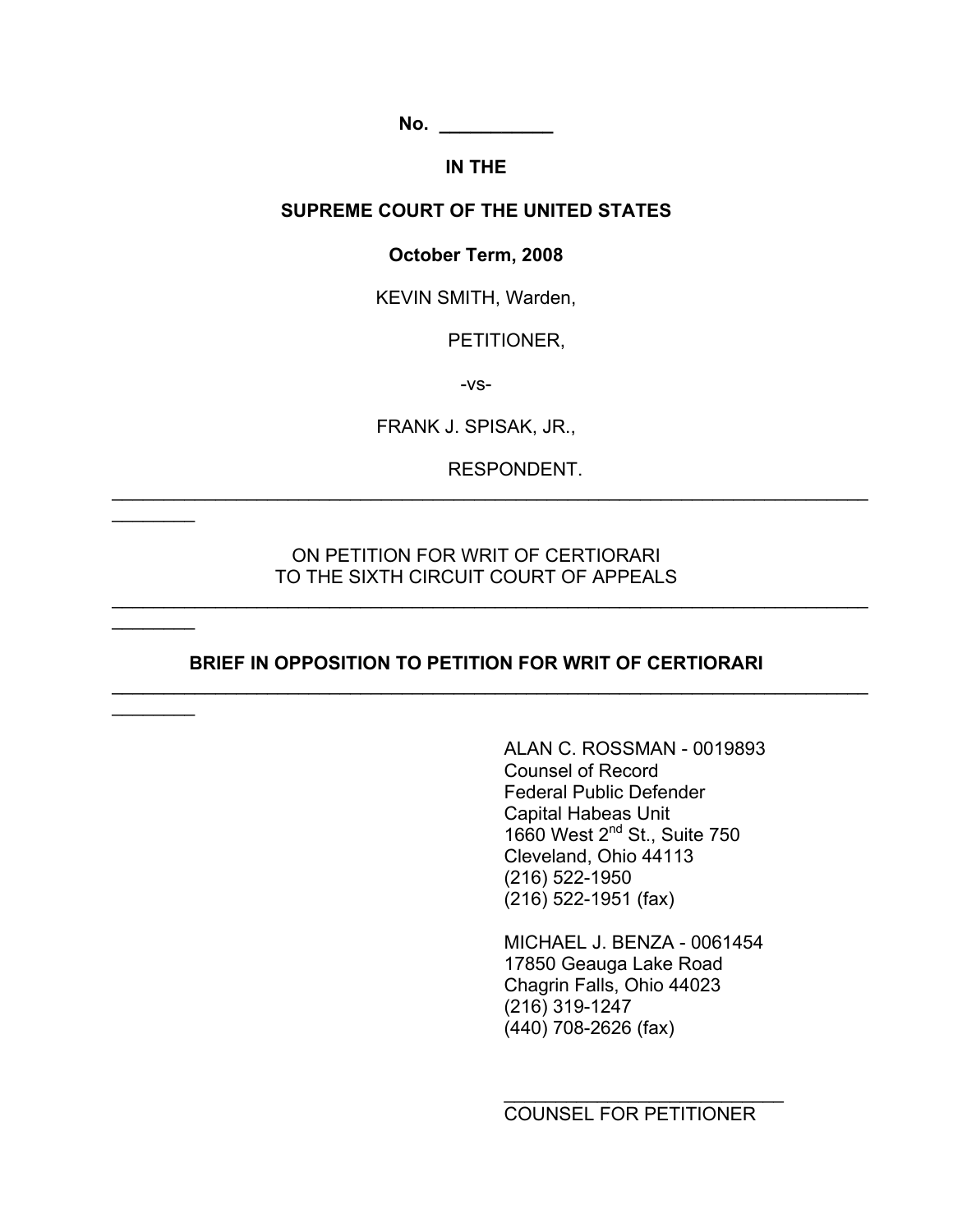# **PARTIES TO THE PROCEEDING**

The petition accurately lists the parties to the proceeding.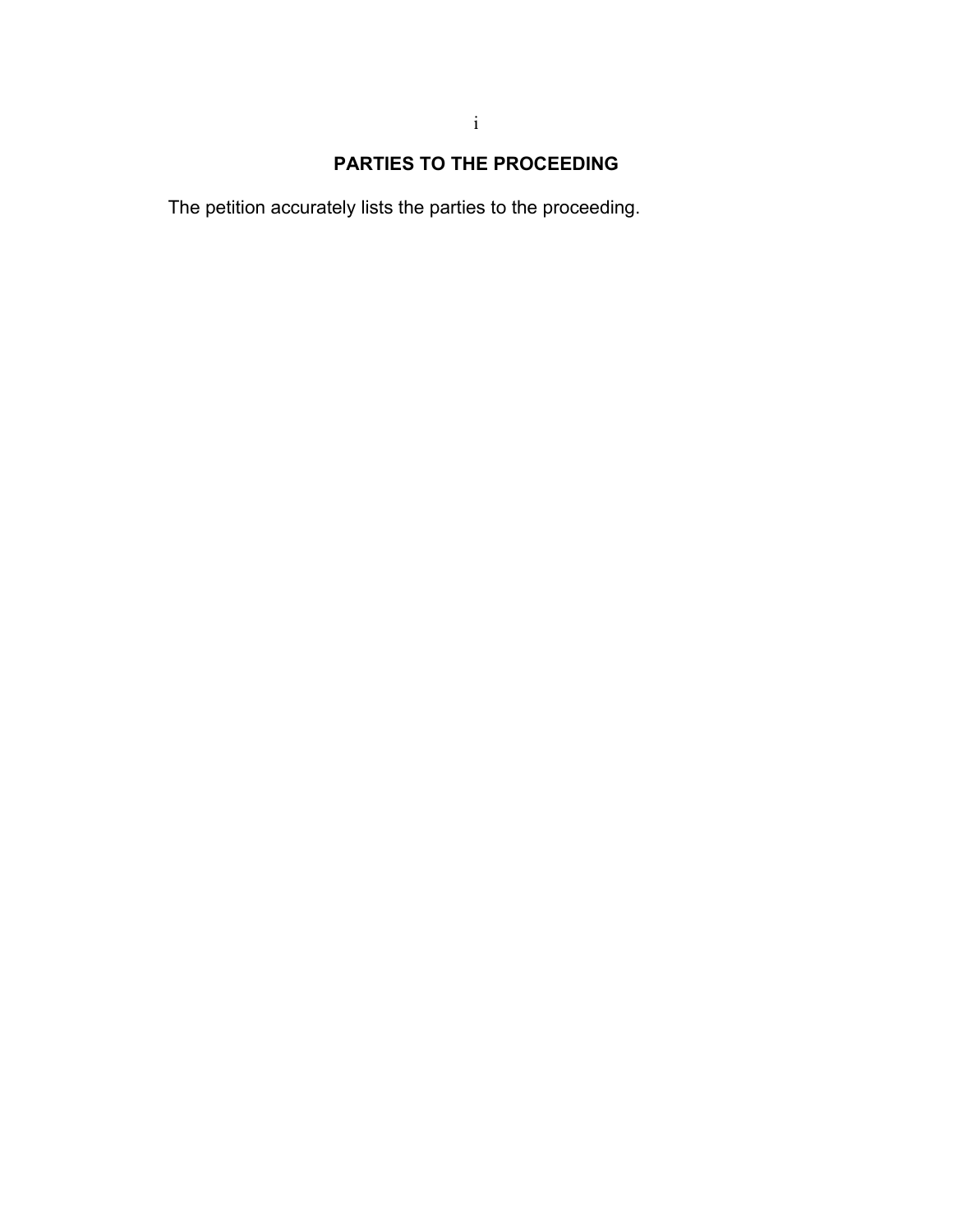# **TABLE OF CONTENTS**

# *Page*

| A.        | The Sixth Circuit Decision Properly Applied Both AEDPA Standards and |
|-----------|----------------------------------------------------------------------|
| <b>B.</b> | The Sixth Circuit Decision Properly Applied Both AEDPA Standards and |
|           | this Court's Precedents to Spisak's Ineffective Assistance Claim 15  |
|           |                                                                      |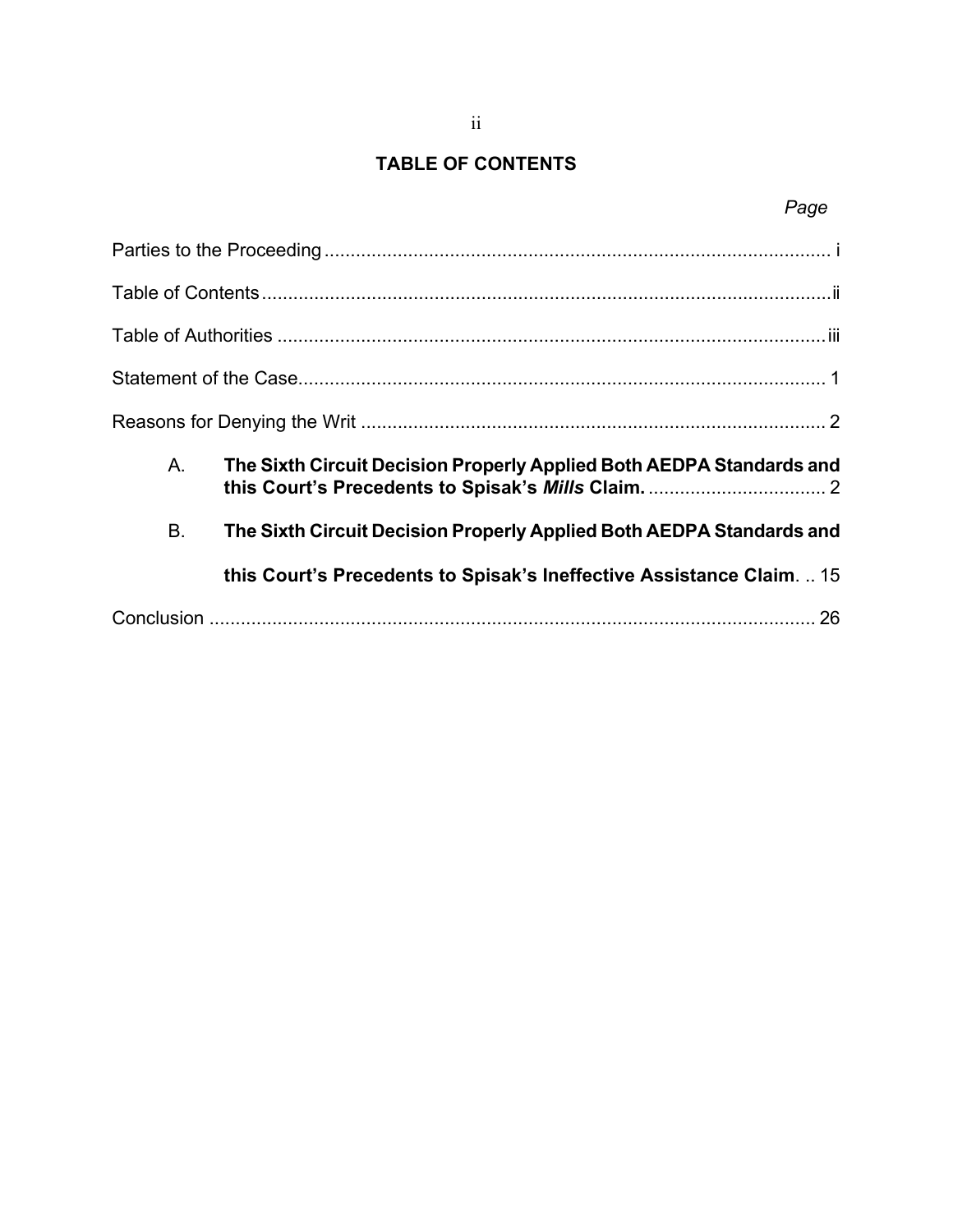# **TABLE OF AUTHORITIES**

| <b>Cases Cited:</b> | Page |
|---------------------|------|
|                     |      |
|                     |      |
|                     |      |
|                     |      |
|                     |      |
|                     |      |
|                     |      |
|                     |      |
|                     |      |
|                     |      |
|                     |      |
|                     |      |
|                     |      |
|                     |      |
|                     |      |
|                     |      |
|                     |      |
|                     |      |
|                     |      |
|                     |      |
|                     |      |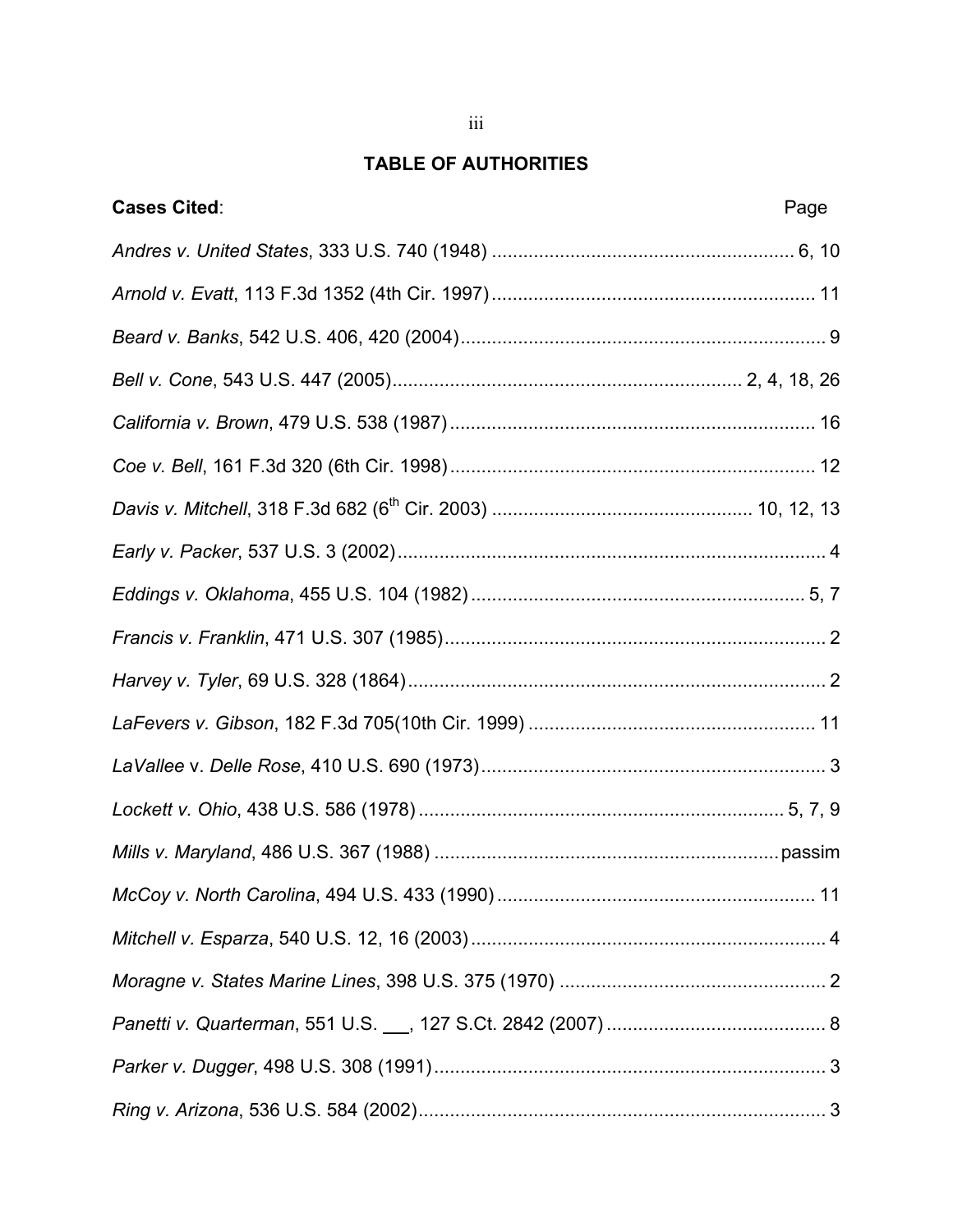| <b>Statutes Cited:</b> |  |
|------------------------|--|

| \$2254(d)(1) |  |
|--------------|--|
|              |  |

Ohio Rules of Court, Code of Professional Responsibility, Canon 6, available at http://www.sconet.state.ohio.us/Rules/professional/default.asp#c6

iv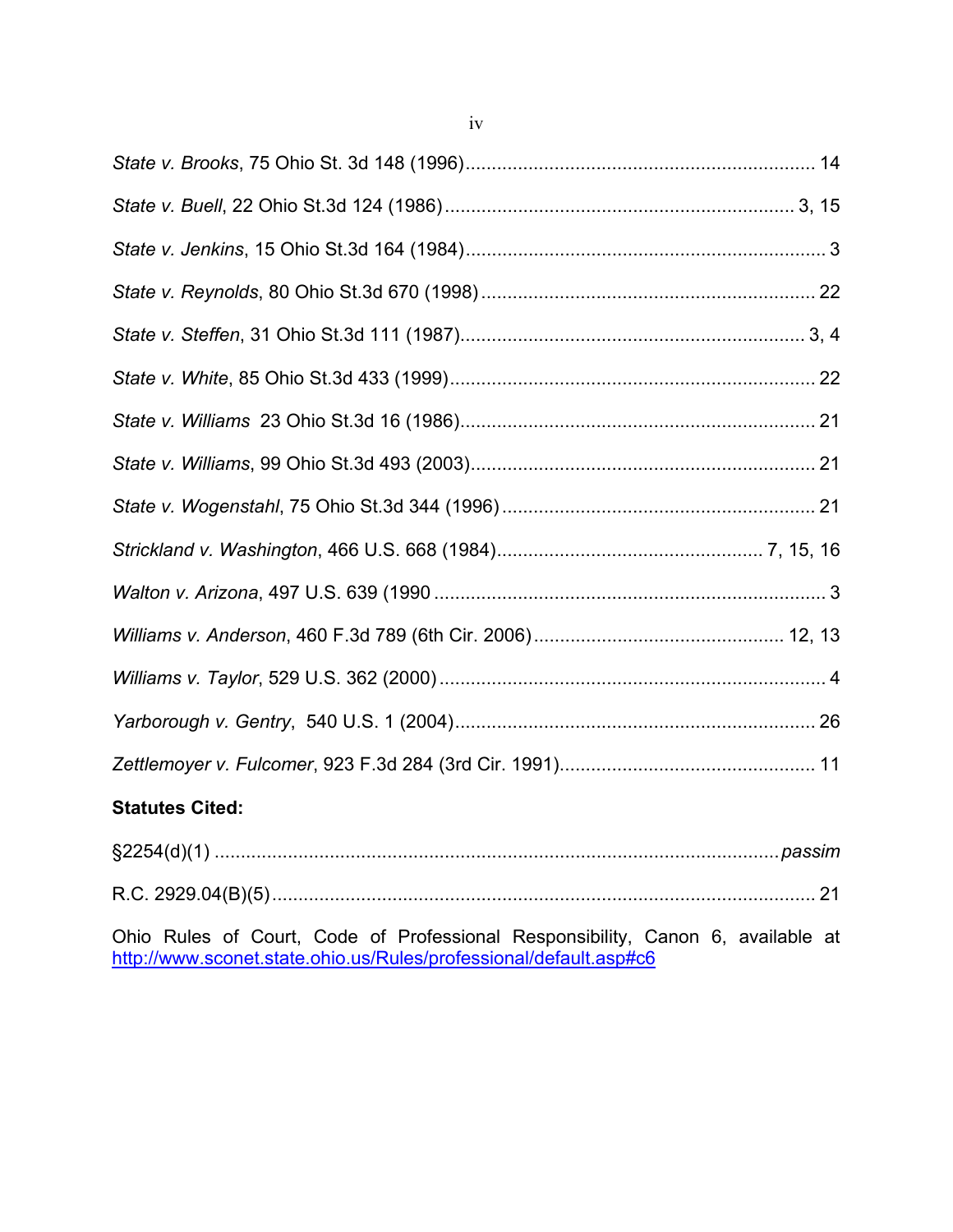### **STATEMENT OF THE CASE**

There are aspects of Petitioner's Statement of the Case that are factually misleading as relates to the summarizing of the record specific to Petitioner's second issue, the ineffective assistance of Spisak's counsel. These facts and omissions will be addressed specifically in Respondent Spisak's reply.

In section C of Petitioner's Statement of the Case, it is noted that the Supreme Court of Ohio "reviewed and rejected all of Spisak's sixty-four assignments of error." Pet. at 9. While this is correct, it should be noted that the Ohio Supreme Court's decision gave no analysis or reasoning for any of its rulings in denying Spisak's numerous claims. Rather Ohio's Supreme Court merely grouped issues together and denied them with undifferentiated string-citations. Pet. App. at 305a-309a.

The Sixth Circuit granted relief on two separate grounds: the specific jury instructions and forms used at the mitigation phase of the case violated *Mills*, and the ineffective assistance of counsel at mitigation. These grounds are separate and independent and both result in sentencing phase relief. Even if one issue is deemed worthy of this Court's review, the other issue provides the same relief rendering further review merely advisory as the outcome of the case will not be affected.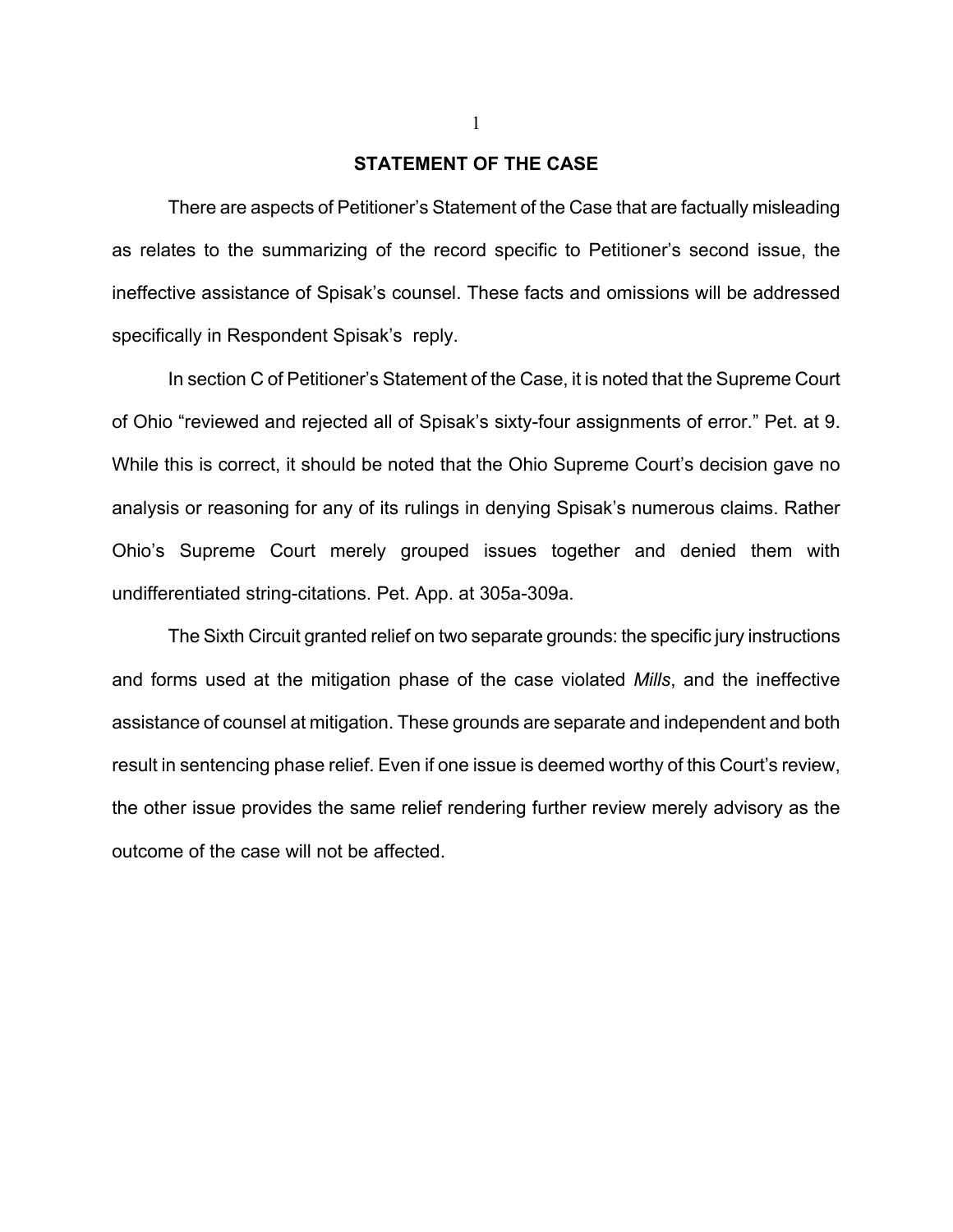### **REASONS FOR DENYING THE WRIT**

- **A. The Sixth Circuit Decision Properly Applied Both AEDPA Standards and this Court's Precedents to Spisak's** *Mills* **Claim.** 
	- **1. The Sixth Circuit Properly Reviewed This Matter Pursuant to AEDPA**. The Sixth Circuit's original decision-making process fully comports with established *habeas*

law and AEDPA. There is no conflict among the circuits applying such well established principles.While Petitioner continues to insist that the Sixth Circuit ignored AEDPA's restraints, Pet. 13, the Sixth Circuit has consistently and properly addressed the jury instruction analysis by the Ohio Supreme Court under §2254(d)(1), while acknowledging both the AEDPA's presumption of correctness standard and the "special deference" due state court findings. In its initial ruling the Circuit outlined the AEDPA standards and requirements as a precursor to the merits review. Pet Apx. F-32a-33a. In its Amended Order following this Court's remand order, and prior to additional consideration in light of *Musladin* and *Landrigan*, the Circuit reiterated the applicability of AEDPA principles of review. Pet. Apx. B-5a.

It remains well established that when a court cites the correct legal standard it is presumed that the court actually applied that standard. "There is no principle of law better settled, than that act of a court of competent jurisdiction shall be presumed to have been rightly." *Harvey v. Tyler*, 69 U.S. 328, 344 (1864). *Moragne v. States Marine Lines*, 398 U.S. 375, 378 n.1 (1970). *See also Bell v. Cone*, 543 U.S. 447, 455-56 (2005); *Parker v. Dugger*, 498 U.S. 308 (1991); *Walton v. Arizona*, 497 U.S. 639, 653 (1990), *overruled on other grounds*, *Ring v. Arizona*, 536 U.S. 584 (2002); *LaVallee* v. *Delle Rose*, 410 U.S. 690,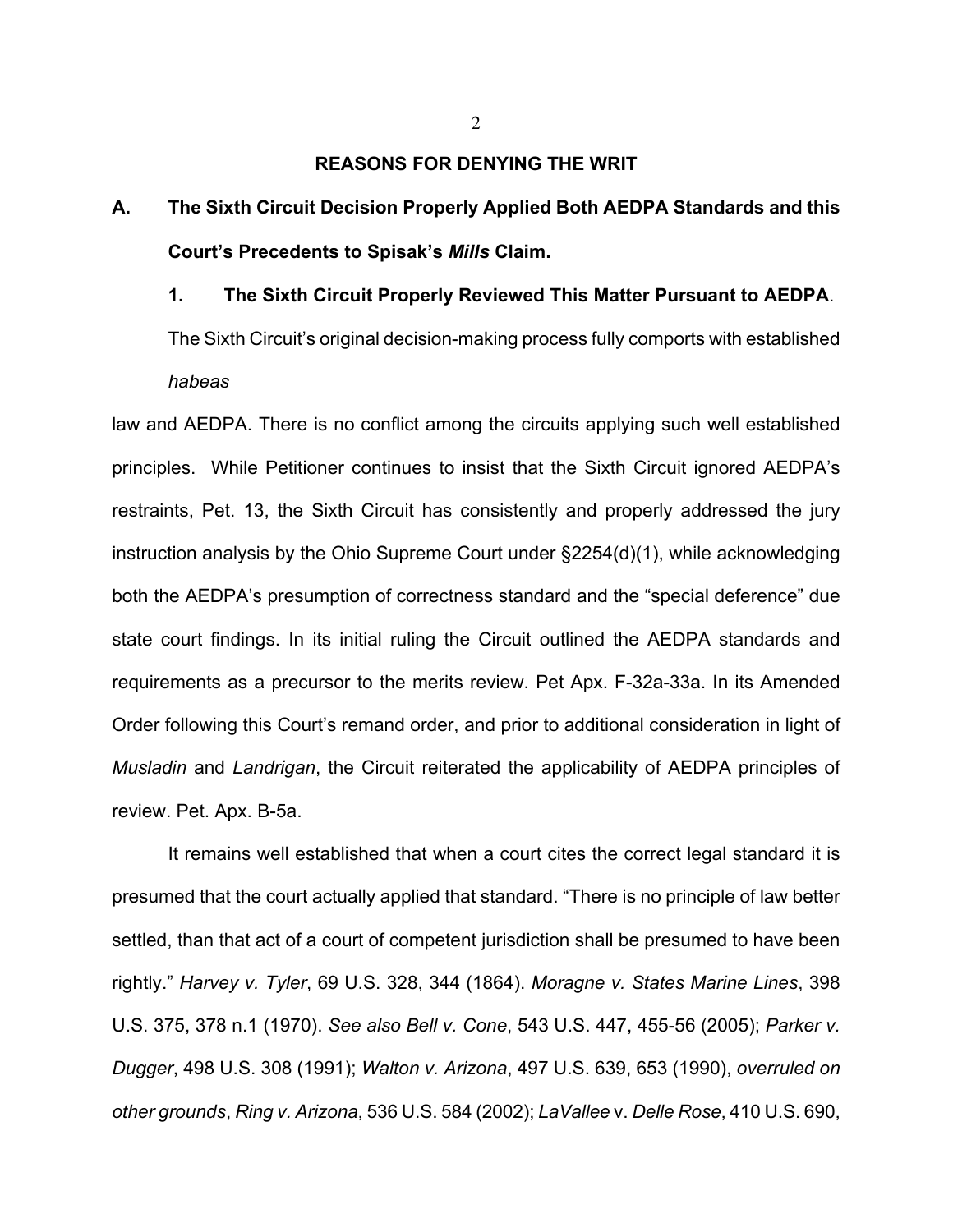694-695 (1973) (per curiam). There is no evidence that the Circuit did not do what is said it did - apply AEDPA standards to this case.

On remand by this Court, the Circuit again directly acknowledged that the case is subject to AEDPA standards. Pet. App. at 5a; Pet. App. at 14a. In total, over the course of three opinions, the Sixth Circuit cited AEDPA or its standards at least eighteen (18) times. The Circuit Court properly reviewed this issue under AEDPA and determined that Spisak was entitled to relief.

Petitioner-Warden's argument reduces to nothing more than a disagreement with the conclusions reached by the Sixth Circuit Court. The Circuit's Amended Orders and its initial decision make clear that the Circuit Court thoroughly reviewed and evaluated the totality of the instructions, the state court decisions, and, applying the proper AEDPA standards, determined not only that the instructions violated *Mills v. Maryland*, 486 U.S. 367 (1988), but that the state court's determination to the contrary was unreasonable given the facts.

What Petitioner fails to explain as an initial matter, is that the state court 'decision' to which AEDPA is being applied was unarticulated and unreasoned. The Ohio Supreme Court's treatment

of this issue on direct appeal was limited to:

In propositions of law one, nineteen, fifty-four through fifty-six, sixty-two and sixty-four, appellant raises arguments which have previously been raised and rejected in the following cases: *State v. Jenkins* (1984), 15 Ohio St.3d 164, 15 OBR 311, 473 N.E.2d 264, certiorari denied (1985), 472 U.S. 1032; *Maurer*, *supra*; *State v. Buell* (1986), 22 Ohio St.3d 124, 22 OBR 203, 489 N.E.2d 795, certiorari denied (1986), 479 U.S. \_\_\_, 93 L. Ed. 2d 165; *State v. Williams* (1986), 23 Ohio St.3d 16, 23 OBR 13, 490 N.E.2d 906, certiorari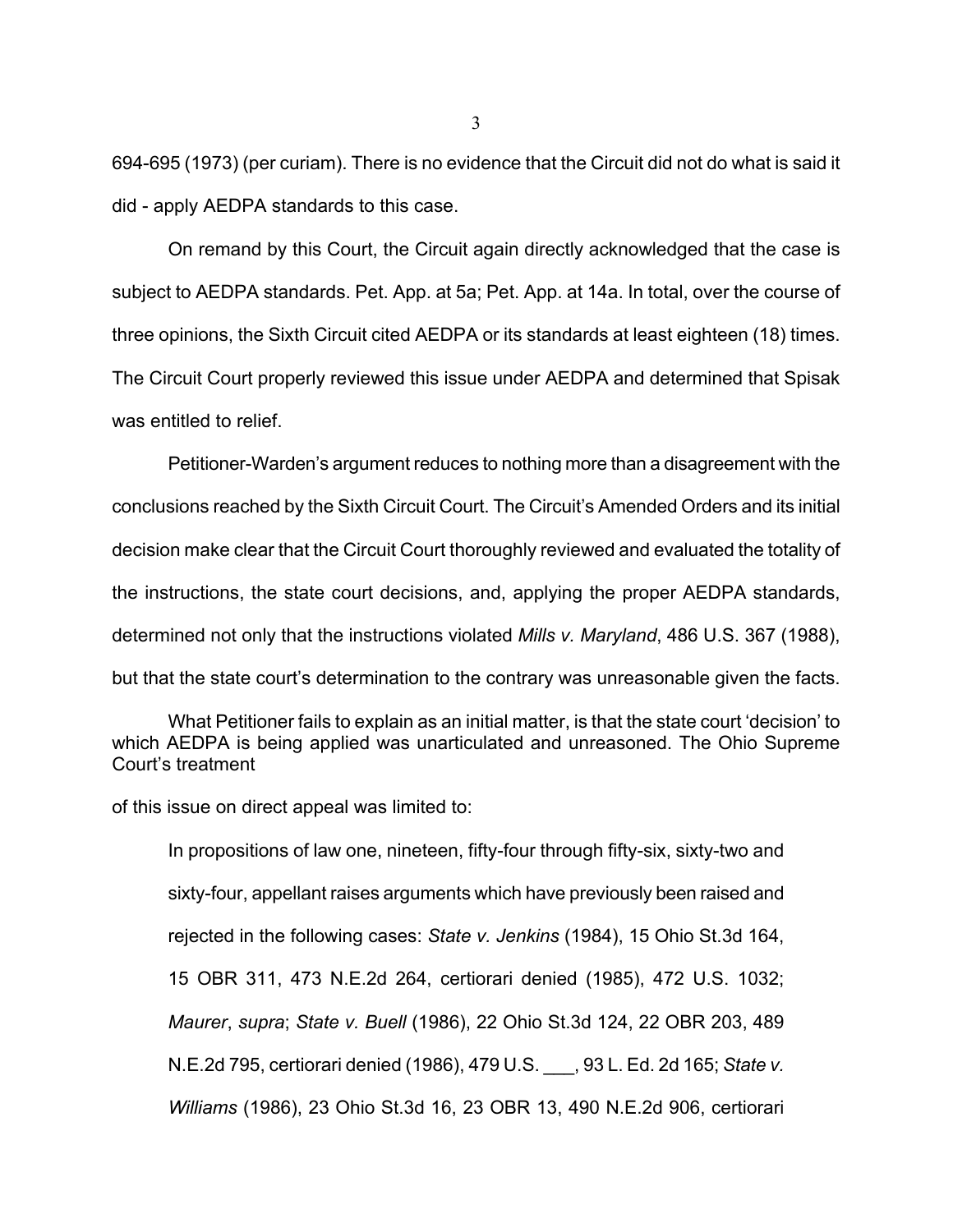denied (1987), 480 U.S. \_\_\_ , 94 L. Ed.2d 699; and *State v. Steffen* (1987),

31 Ohio St.3d 111, 31 OBR 273, 509 N.E.2d 383.

(Pet. Apx. H-306a). The *Mills* error was raised to the Ohio Supreme Court in Proposition of

Law No. 54. The Sixth Circuit gave this decision all the "deference" it was due.<sup>1</sup>

Federal courts may make a determination that a state court ruling is "contrary to" clearly established federal law even in the absence of any citation to or even awareness of clearly established Supreme Court precedent. *Early v. Packer*, 537 U.S. 3 (2002). *See also Mitchell v. Esparza*, 540 U.S. 12, 16 (2003)(reviewing only "contrary to" standard); *Bell v. Cone*, 125 S. Ct. 847 (2005) (same). The Court, however, has not applied this same reasoning to "unreasonable application" review under the AEDPA. Given the impossibility of determining whether an unexplained state court decision is an unreasonable application of clearly established federal law, the constraints of the AEDPA cannot limit federal court review.

<sup>1</sup> Arguably Spisak was entitled to *de novo* review because the Ohio Supreme Court opinion prevents unreasonable application of federal law review. That is because the court's opinion did not identify what law the court actually applied or its reasoning. It is not possible to determine whether or not the underlying decision was an "unreasonable application" of clearly established federal law since the court gave no indication of what law was applied. A state court must be aware of the federal law and attempt to apply it before there can be a determination that there was an unreasonable application of that law to the facts of the case. *Williams v. Taylor*, 529 U.S. 362, 407 (2000). The "unreasonable application" clause of the AEDPA is only applicable when the state court actually "identifies the correct governing legal rule." *Id.*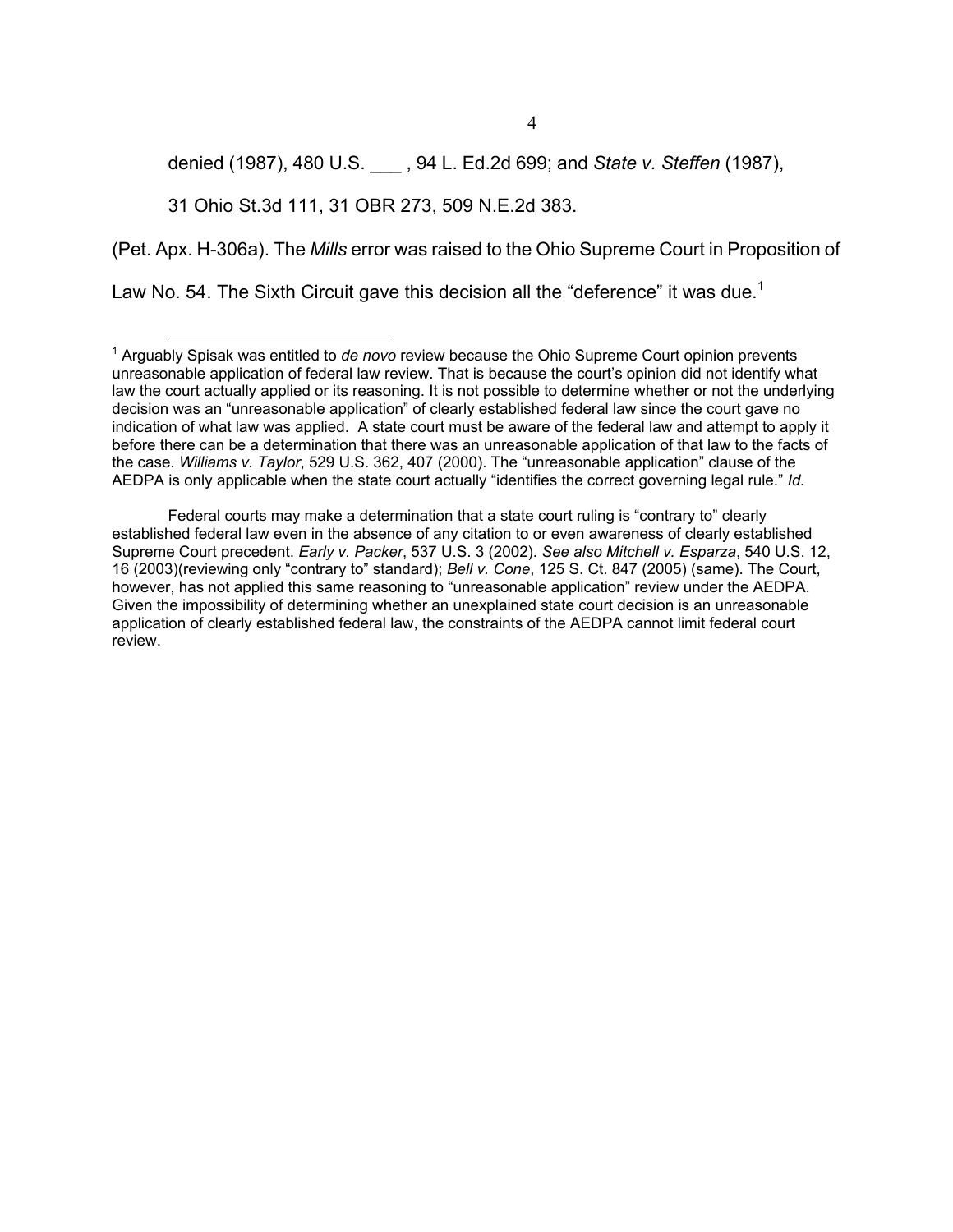It is problematic, of course, for Petitioner to argue that the Ohio court's decision was a reasonable application of clearly established federal law given such a cavalier disposal of Spisak's constitional claims in a capital case.

# **2. The Circuit's Opinion is a Straight-Forward Application of this Court's**

# **Precedence in** *Mills v. Maryland***, 486 U.S. 367 (1988).**

Contrary to Petitioner-Warden's claim that the Sixth Circuit "extended" *Mills* to a

situation that *Mills* did not address, Pet.15, the Sixth Circuit's opinion is nothing more than

the straight-forward application of *Mills* to the jury instructions and forms used in Spisak's

trial. The core holding of *Mills* is simply that if the jury instructions and/or forms prevented a

A contrary policy or statutory interpretation would permit a state court to insulate its decisions from federal review by simply denying relief without any explanation of its reasoning or the cases it relied on. The federal courts would then be left to determine whether a decision was an unreasonable application of law without any guidance as to whether the state courts were aware of or attempted to apply the correct law. This situation would upset the traditional balance between state and federal courts established by principles of comity and would result in a suspension of the Writ and render the AEDPA provisions void and unconstitutional.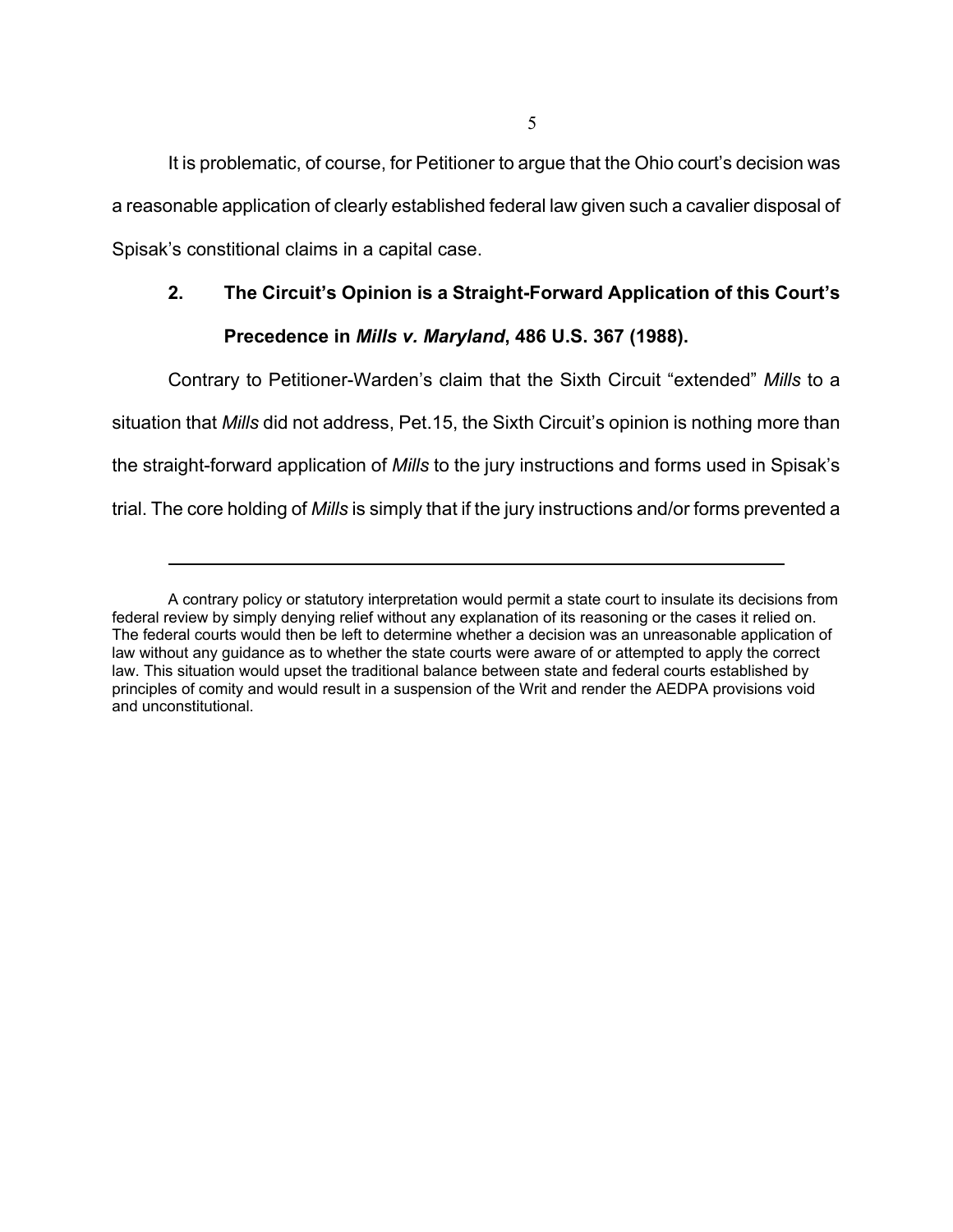single juror from giving effect to mitigating evidence those instructions and forms violate *Lockett v. Ohio*, 438 U.S. 586 (1978), and *Eddings v. Oklahoma*, 455 U.S. 104 (1982). The instruction given is identical in its impact to the instruction given in *Mills*. Looking at the instructions actually given demonstrates that Spisak's jury was repeatedly addressed in the collective and instructed that every decision was to be the decision of the jury. The constitutional question is "whether a reasonable jury would have interpreted the instructions in a way that is constitutionally impermissible." *Mills v. Maryland*, 486 U.S. at 375-376. "The question, however, is not what the State Supreme Court declares the meaning of the charge to be, but rather what a reasonable juror could have understood the charge as meaning. *Sandstrom [v. Montana]*, 442 U.S. [510], at 516-517 [1979](state court "is not the final authority on the interpretation which a jury could have given the instruction")." *Francis v. Franklin*, 471 U.S. 307, 315-316 (1985). The constitutional question is whether a reasonable juror could have understood the instructions and/or verdict forms to require unanimous finding of mitigating factors before considering a life sentence. As such it is important to address the possible interpretations of the jury instructions, not what the Petitioner-Warden, or even this Court, think the instructions mean. *Mills v. Maryland*, 486 U.S. at 375-76.

As Petitioner acknowledges, Pet.16, in *Spisak,* like *Mills,* every instruction given to the jurors advised them that every decision they made had to be unanimous and addressed the jury as the collective "you" rather than individually. Immediately after being told to unanimously determine that death was the proper sentence the jury was instructed that "if you find that the State failed to prove beyond a reasonable doubt that the aggravating circumstances . . . outweigh the mitigating factors, you will then proceed to determine which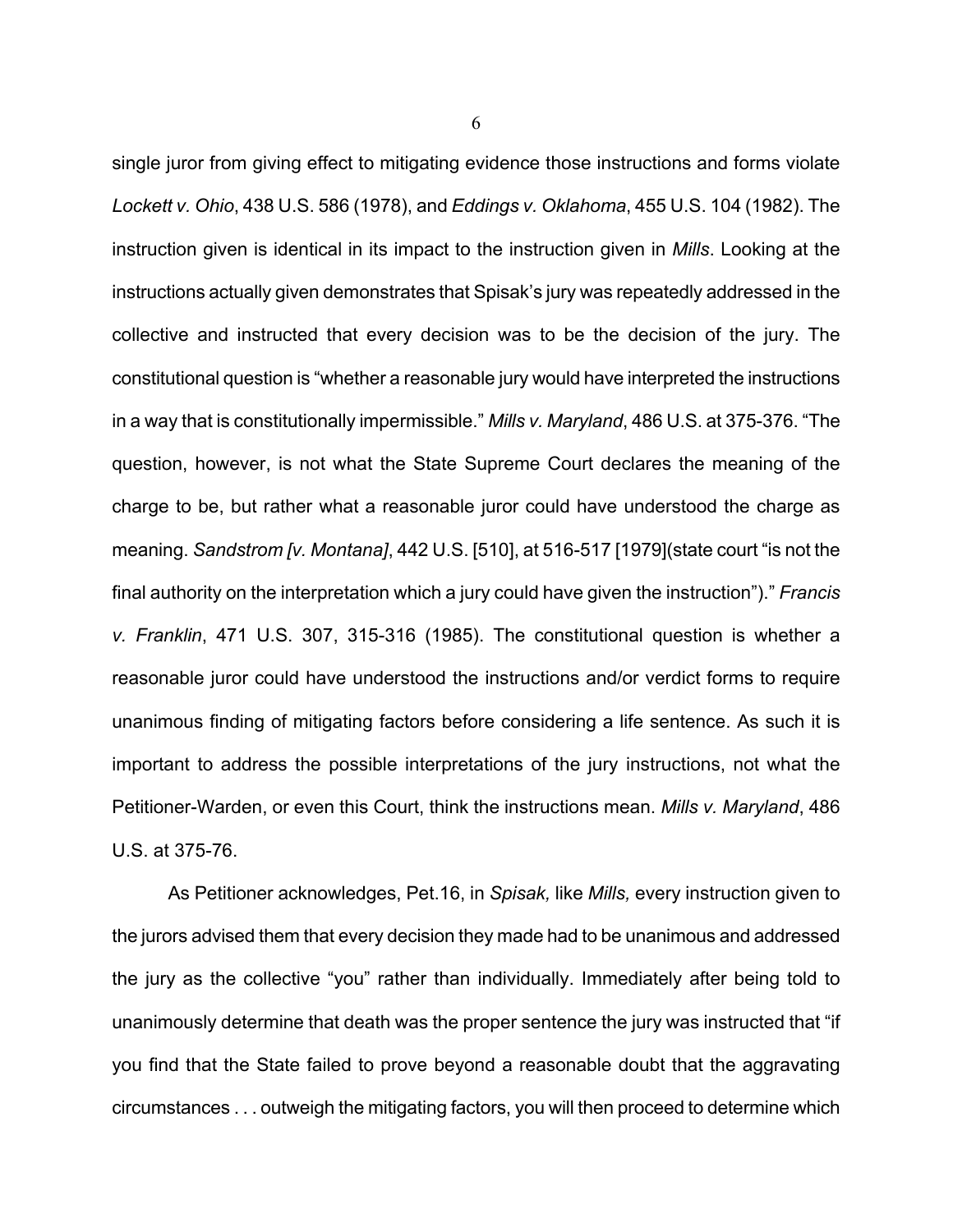of the two possible life imprisonment sentences to recommend." (Pet. Apx. I-324a-326a). It must be presumed that the jury would understand the unanimity requirement to apply to every decision since there was never a contrary instruction. *Mills*, 486 U.S. at 378-379. There is simply nothing in the *Spisak* jury instructions or the verdict forms that suggests the unanimity instruction did not apply to every single jury determination, including the existence of mitigating factors or the impact of that evidence. The totality of the jury instructions were such that the reasonable juror could have understood the charges as meaning that a death sentence had to be unanimously rejected before a life sentence could be considered. As in *Mills*, the impact of this instruction is to preclude each individual juror from individually giving effect to the mitigation evidence.

It is possible that the jury properly understood and applied the instructions but it is just as possible that the jury was mislead and misapplied the law. Given the high degree of certainty required in capital cases, *see Andres v. United States*, 333 U.S. 740, 752 (1948), there is substantial probability that a juror in this case was prevented from independently considering and giving weight to mitigation evidence as required by *Lockett* and *Eddings*. Therefore, the resulting death sentence is unconstitutional. *Mills*.

# **3. There is nothing in** *Musladin* **or** *Landrigan* **that is inconsistent with the Sixth Circuit's decision granting relief on Spisak's jury instruction claim.**

Petitioner's argument essentially asserts that the mere fact that the *Mills* jury instructions that were not identical to Spisak's jury instructions, means that Spisak's state court decision was not contrary to or an unreasonable application of clearly established federal law and the Sixth Circuit must be misapplying *Musladin* because "this Court has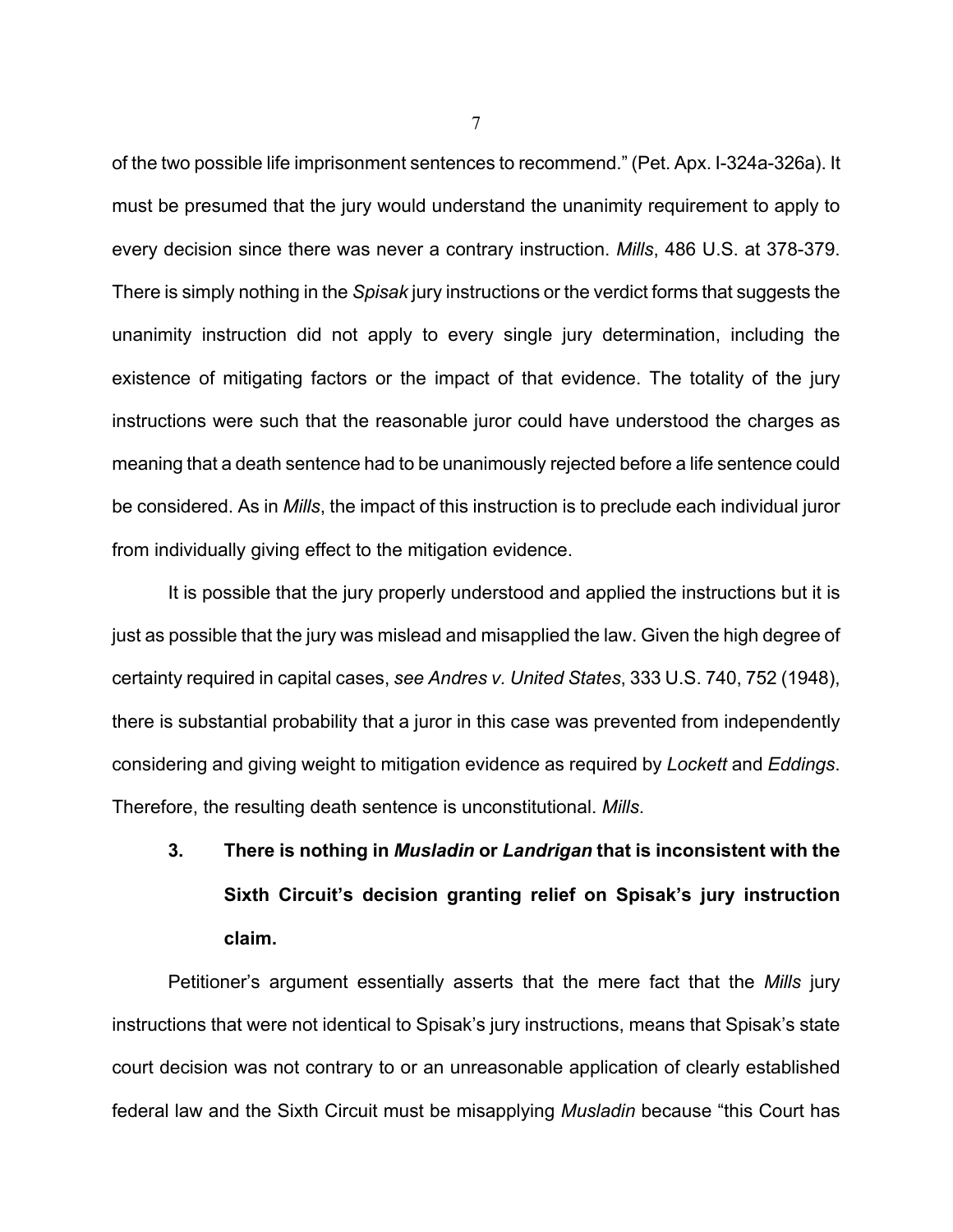never addressed the type of claim presented." Pet.14. This argument is the equivalent of saying that habeas relief could be granted under *Strickland* only if the facts of the ineffectiveness claim were identical to those in *Strickland* itself.<sup>2</sup>

In *Musladin*, the Supreme Court noted and contrasted how some factual distinctions reflect categorically distinct legal scenarios. For analytical purposes, defendants forced to wear prison garb and uniformed state troopers sitting immediately behind the defendant reflected a legally distinct category from individual courtroom spectators wearing buttons carrying the likeness of the victim. The Court denied relief under §2254(d)(1) because the former fact patterns spoke to clearly established legal principles about a defendant's right to a fair trial in the context of "state sponsored courtroom practices," unlike the button-wearing spectators, whose actions clearly had no relation whatsoever to any official state action. As the Court noted, clearly established federal law "has never addressed a claim that such private-actor courtroom conduct was so inherently prejudicial that it deprived a defendant of a fair trial." *Musladin*, 127 S.Ct. at 653.

But *Musladin* could never be utilized, for example, to reject all factual scenarios under *Strickland* where the fact scenario about counsel's failures was not identical to those detailed in *Strickland.* In considering the applicability of *Musladin*, the Sixth Circuit noted that this Court noted in *Panetti v. Quarterman*, 551 U.S. 127 S.Ct. 2842, 2858 (2007)

 $\overline{a}$ 

<sup>2</sup> Of notes is the fact that Petitioner never cites *Musladin* in his arguments on the ineffective assistance of counsel claim.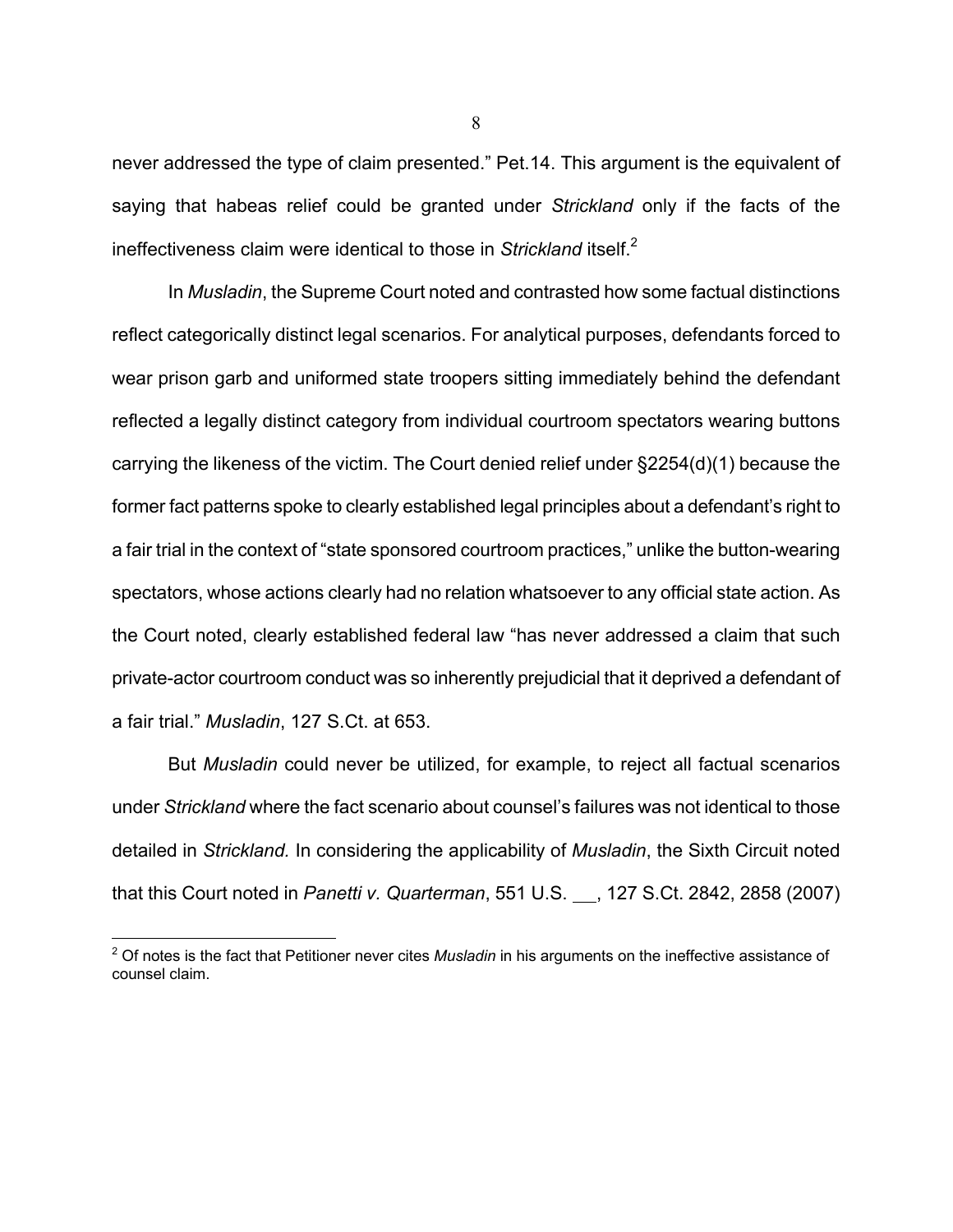(quoting *Musladin*, 127 S.Ct. at 656 (Kennedy, J., concurring)), that "AEDPA does not 'require state and federal courts to wait for some nearly identical factual pattern before a legal rule must be applied.'" Pet.Apx. B-7a.

As the analysis in section 2 above demonstrates, Petitioner Warden's argument that Spisak's jury instructions must reflect a claim outside 'clearly established law' of *Mills* because they lack identity with *Mills*' instructions, ignores the Circuit's significant and rational analysis of the *Musladin*- *Panetti* law. Thus, it is significant that the *Mills* Court specifically crafted a holding much like the Court did in *Strickland:* the legal principle established was clearly meant to encompass a myriad of factual situations which might implicate those clearly established legal principles. After making clear that in a capital case the sentencer may not be precluded from considering mitigation and that the issue under consideration was that a jury that does not unanimously agree on the existence of any mitigating circumstance may not give mitigating evidence any effect whatsoever, the *Mills* Court asserted that it's holding was expressing a broad legal principle meant to be applied to the myriad of unique statutory variations and contexts in which capital mitigation is considered throughout the country:

Under our decisions, *it is not relevant whether the barrier to the sentencer's consideration of all mitigating evidence is interposed by statute, (citations omitted), by the sentencing court, (citations omitted), or by an evidentiary ruling.* (Citations omitted). The same must be true with respect to a single juror's holdout vote against finding the presence of a mitigating circumstance. *Whatever the cause, if petitioner's interpretation of the sentencing process [that a jury that does not unanimously agree on the existence of any mitigating circumstance results in a situation in which the jury or jurors may not give mitigating evidence effect], is correct, the conclusion would necessarily be the same: "Because the [sentencer's] failure to consider all of the mitigating evidence risks erroneous imposition of the death sentence, in plain violation of Lockett it is out duty to remand this case for resentencing.* (Citations omitted)(Emphasis added).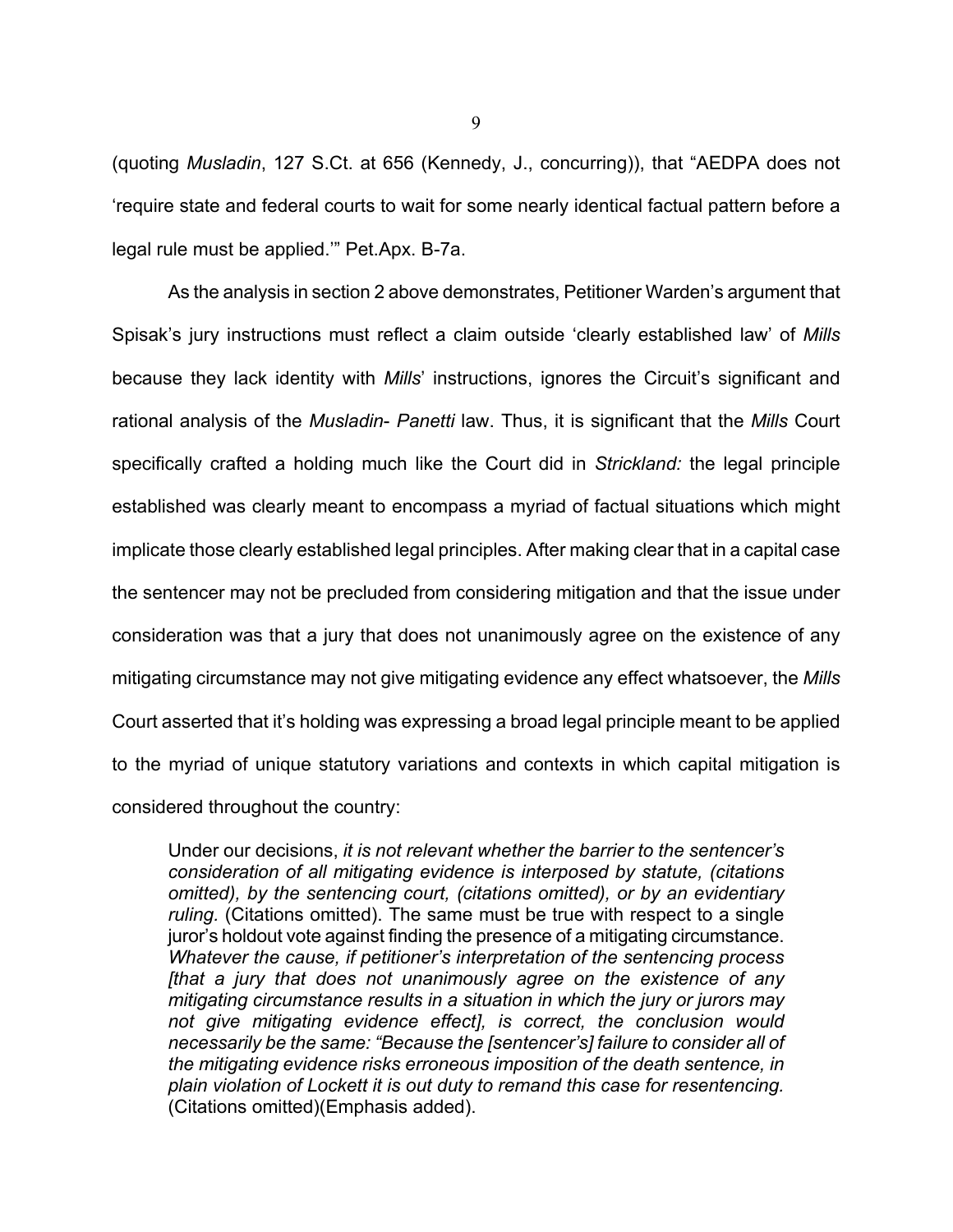*Mills*, 486 U.S. at 375.

<u>.</u>

Petitioner Warden is simply incorrect to premise his request for certiorari on the argument that *Mills* applies 'fairly narrowly to its unusual circumstances.' Pet. 19.<sup>3</sup> This analytical error by Petitioner, which leaves the Warden seeking some non-required identity of language or form between Ohio's 'acquittal first' jury instruction and verdict form and those specific instructions and verdict forms at play in *Mills*, reflects a gross misreading of *Mills* by the Petitioner, not the Sixth Circuit. How Ohio chooses to comply with *Mills* or by what nomenclature the instructions go by is properly left to Ohio. But as the Circuit recognized in its consideration of *Musladin*, "we may find the application of a *principle* of federal law unreasonable despite the "involve[ment of] a set of facts 'different from those of the case in which the principle was announced.'" (Emphasis in original, citations omitted). Pet. Apx. B-7a.

The Sixth Circuit's opinion and the Amended Orders do no more than *Mills* insists upon, and that is to consider whether the instructions and verdict forms, given a reasonable interpretation, might be interpreted to require juror unanimity as to the presence of a mitigating factor. *See Andres v. United States*, 333 U.S. 740, 752 (1948) (cited in *Mills*, 486 U.S. at 377)(noting "[t]hat reasonable men might derive a meaning from the instructions given other than the proper meaning of §567 is probable. In death cases doubts such as those presented here should be resolved in favor of the accused.").

<sup>3</sup> In the effort to support this untenable argument Petitioner uses the "fairly narrowly" reference to *Mills* from *Beard v. Banks*, 542 U.S. 406, 420 (2004). However, Petitioner misrepresents the context from within which the quote was secured. *Beard* rendered the 'fairly narrow' assessment of *Mills* in the context of a *Teague* analysis as to whether the recent *Mills* decision could be applied retroactively. In rejecting the argument, this Court considered whether *Mills* fell within the second *Teague* exception as a " 'watershed rule of criminal procedure implicating the fundamental fairness and accuracy of the criminal proceeding.' " *Beard*, 542 U.S. at 420 ("The *Mills* rule applies fairly narrowly and works no fundamental shift in "our understanding of the *bedrock procedural elements*" essential to fundamental fairness.") (Citation omitted). This Court ruled that *Mills* did not fall within *Teague*'s second exception.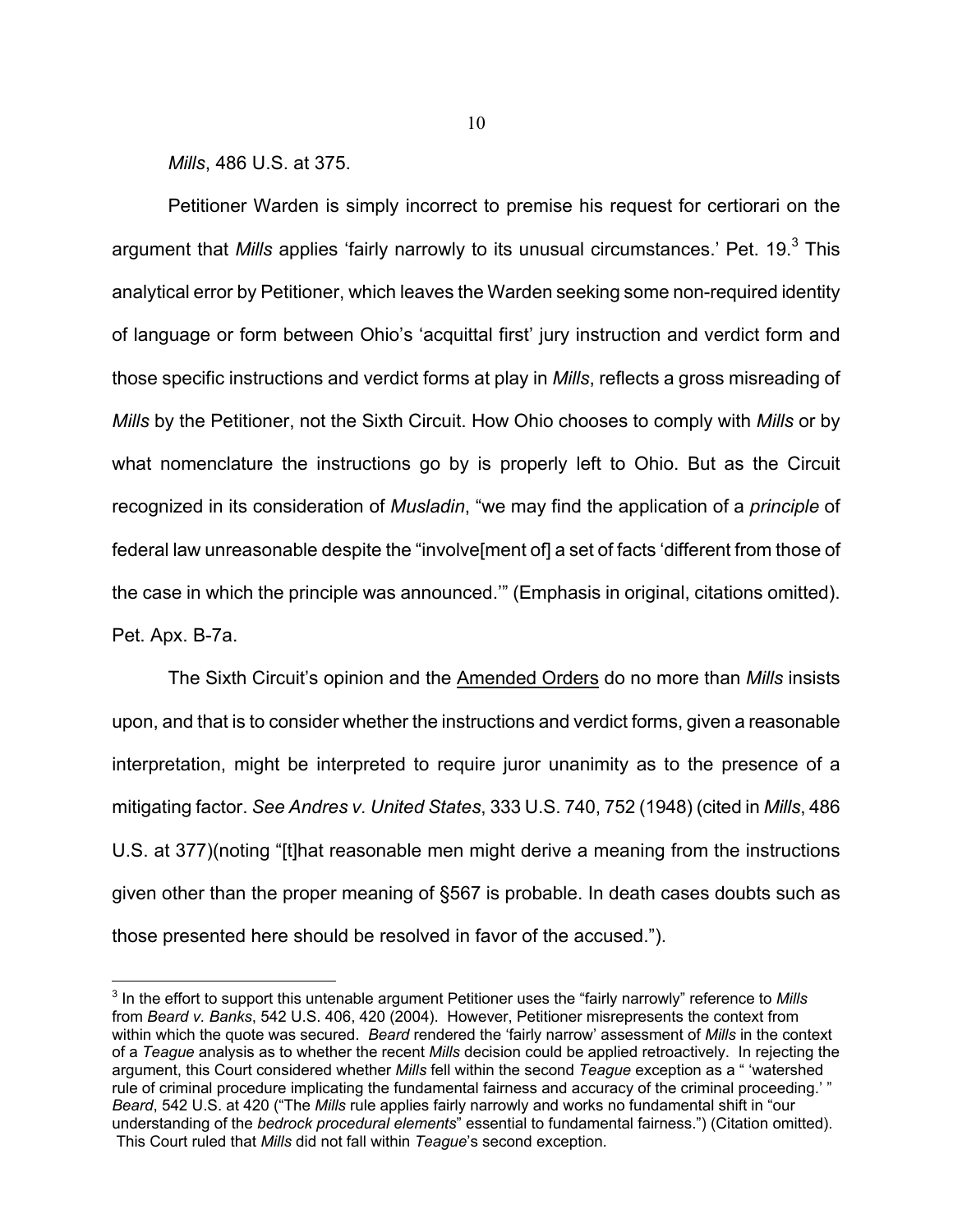Petitioner's failure to understand that *Mills*'s holding was explicitly meant to encompass all the various forms of states' capital statutes encourages other shortcomings and outright misstatements about the nature of this claim. For example, Petitioner argues that the Sixth Circuit's analysis is based largely upon it's own jurisprudence in *Davis v. Mitchell*, 318 F.3d 682 (6<sup>th</sup> Cir. 2003), which Petitioner admits was anchored in the state case of *Ohio v. Brooks*, 661 N.E.2d 1030 (Ohio 1996). Pet.18. Petitioner then argues erroneously that the Sixth Circuit's interpretation of Spisak's jury instruction "was based solely on Ohio law," Pet. 19, never realizing that the *Brooks*' decision, which addressed this same instruction, was specifically based upon and cited to *Mills*. *Brooks*, 661 N.E.2d at 1041.

Nor did the Court err in citing this Court's post-*Mills* opinions or circuit cases. Pet. 18,

n.1. The Court's citation to *McCoy v. North Carolina*, 494 U.S. 433 (1990), simply illustrated

the *Mills* error.

Rather, *Mills* requires that each juror be permitted to consider and give effect to mitigating evidence when deciding the ultimate question whether to vote for a sentence of death. This requirement means that, in North Carolina's system, each juror must be allowed to consider all mitigating evidence in deciding Issues Three and Four: whether aggravating circumstances outweigh mitigating circumstances, and whether the aggravating circumstances, when considered with any mitigating circumstances, are sufficiently substantial to justify a sentence of death. Under *Mills*, such consideration of mitigating evidence may not be foreclosed by one or more jurors' failure to find a mitigating circumstance under Issue Two.

This is the exact analysis engaged in by the Circuit and demonstrates how the state court

decision is contrary to and/or an unreasonable application of *Mills*. Therefore, the Petition

for a Writ must be denied.

## **4. There is no conflict between the Circuits.**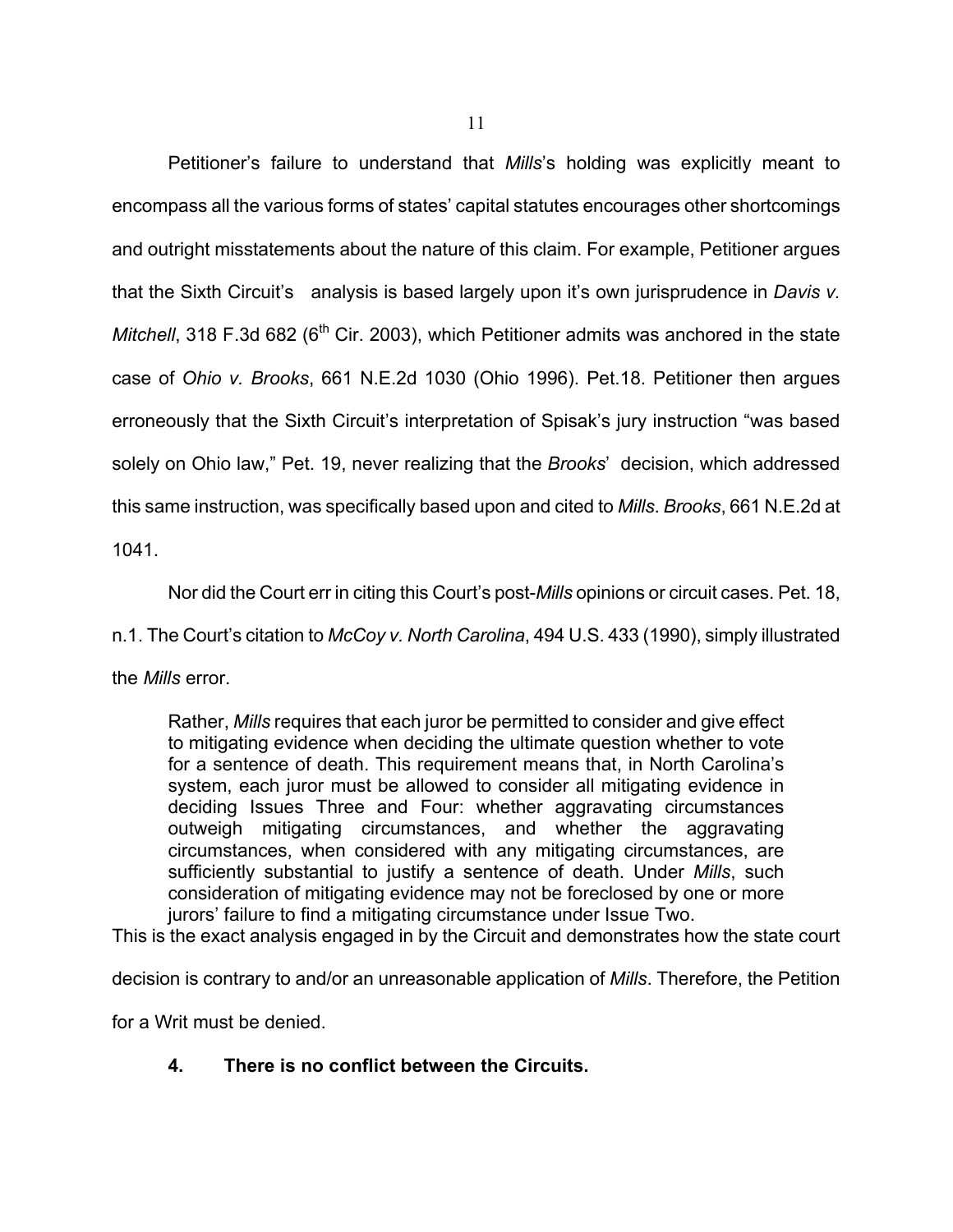Petitioner's claim of a circuit conflict, Pet. 20, is simply incorrect. Every case relied upon by Petitioner demonstrates that the Circuits are consistent in applying *Mills*. The Circuits consistently review the instructions as given in light of *Mills* and evaluate whether those instructions violate the constitution because there is a possibility a reasonable juror may have been precluded from giving effect to mitigating evidence because of the unanimity instructions. *LaFevers v. Gibson*, 182 F.3d 705, 719 (10th Cir. 1999). *See also Zettlemoyer v. Fulcomer*, 923 F.3d 284, 307-08 (3rd Cir. 1991); *Arnold v. Evatt*, 113 F.3d 1352, 1363 (4th Cir. 1997). Rather than demonstrating a conflict, these cases demonstrate both the diversity of state statutes that *Mills* recognized as a given context for capital jurisprudence, as well as the acknowledged compliance with *Mills* and the individual consideration required by the Constitution and this Court.

Nor is there a conflict within the Sixth Circuit itself. Pet. 21. There are cases that reach different conclusions, that is grant or deny the Writ, on *Mills* issues. However, those cases only demonstrate that the Circuit is properly reviewing the issue under *Mills*. That is, the Court reviews the specific instructions and verdict forms given in individual cases as well as the specific law of each state and determines whether those instructions comply with *Mills*. *See Coe v. Bell*, 161 F.3d 320, 337-38 (6th Cir. 1998) (reviewing Tennessee jury instructions). In fact the Circuit clearly rejected the Warden's claim of some intra-circuit conflict. In *Williams v. Anderson*, 460 F.3d 789, 810-13 (6th Cir. 2006), the Court went to great length to explain exactly why there is no conflict.<sup>4</sup>

<sup>4</sup> The Petitioner specifically cites to *Williams v. Anderson*, as the Circuit Court's acknowledgment of confusion within the Circuit. Pet. 22. But 'confusion' is *not* 'conflict.' *Williams* reconciled these cases in order to alleviate any further confusion and issued an unequivocal statement as to why the so-called 'acquittal first' instructions are, consistent with the Circuit precedent under *Davis*, unconstitutional under *Mills*: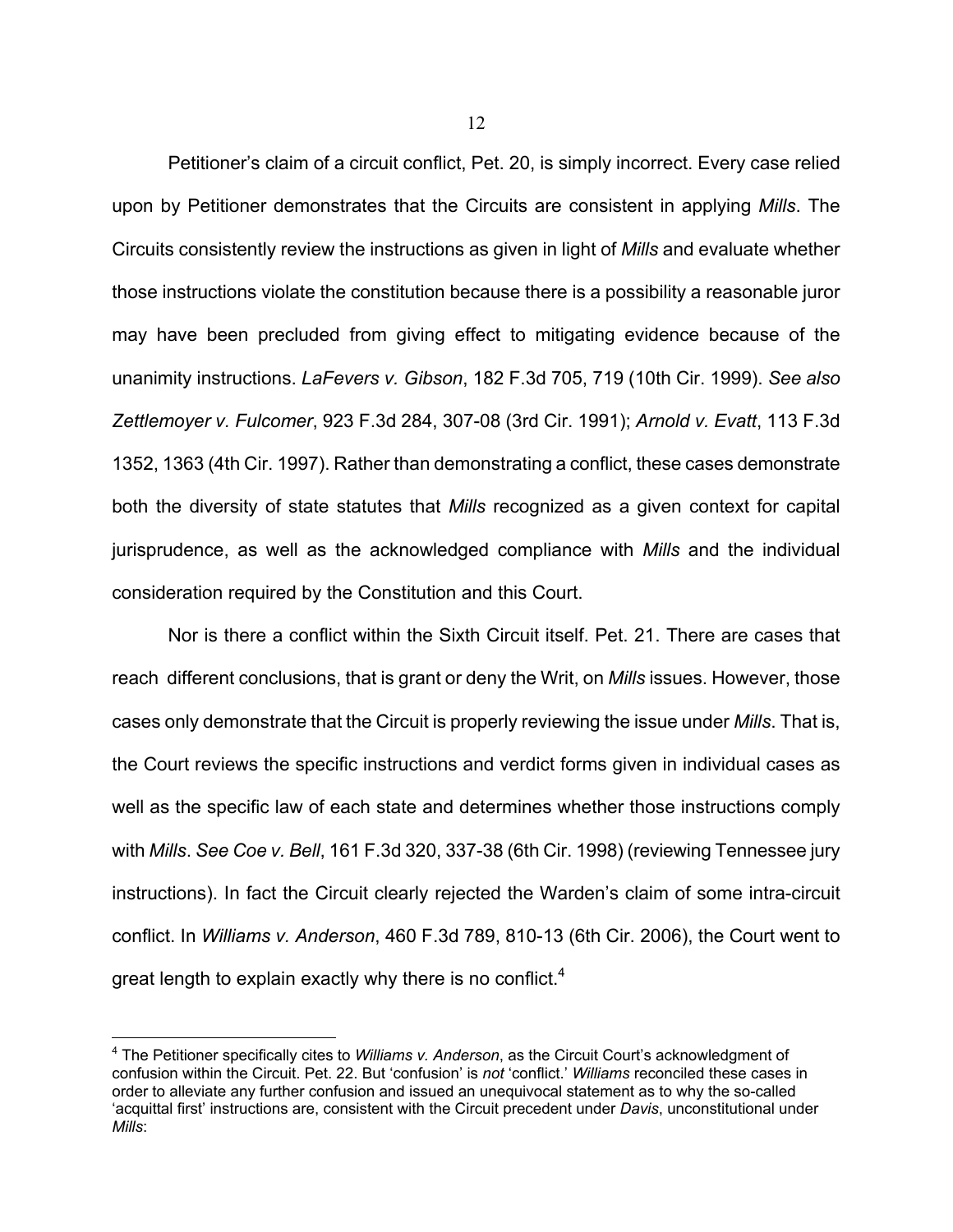Under the doctrine established in *Mapes,* 171 F.3d at 415, and expanded in *Davis,* 318 F.3d at 689, acquittal first jury instructions are unconstitutional in this Circuit. An acquittal first jury instruction is \_any instruction requiring that a jury unanimously reject the death penalty before it can *consider* a life sentence ....\_*Davis,* 318 F.3d at 689 (emphasis added); *see also Henderson v. Collins,* 262 F.3d 615, 622 (6th Cir.2001). Acquittal first jury instructions are unconstitutional because they violate the Eighth and Fourteenth Amendments. *Davis,* 318 F.3d at 689; *see also Mapes,* 171 F.3d at 416 (noting that the Ohio Supreme Court found that acquittal first instructions violate the Eighth and Fourteenth Amendments). As the Supreme Court explained in *Mills v. Maryland,* 486 U.S. at 374-75, 108 S.Ct. 1860, the Eighth Amendment, which applies to the states through the Fourteenth Amendment, requires jurors to consider all mitigating evidence. Any instruction which precludes jurors from considering mitigating evidence violates the Eighth Amendment. *Id.* According to *Davis,* acquittal first jury instructions violate the Eighth Amendment because they \_preclude[ ] the individual juror from giving effect to mitigating evidence and [thus] run afoul of *Mills.*\_ *Davis,* 318 F.3d at 689 (citing *Mills,* 486 U.S. at 367, 108 S.Ct. 1860).

*Williams*, 460 F.3d at 810.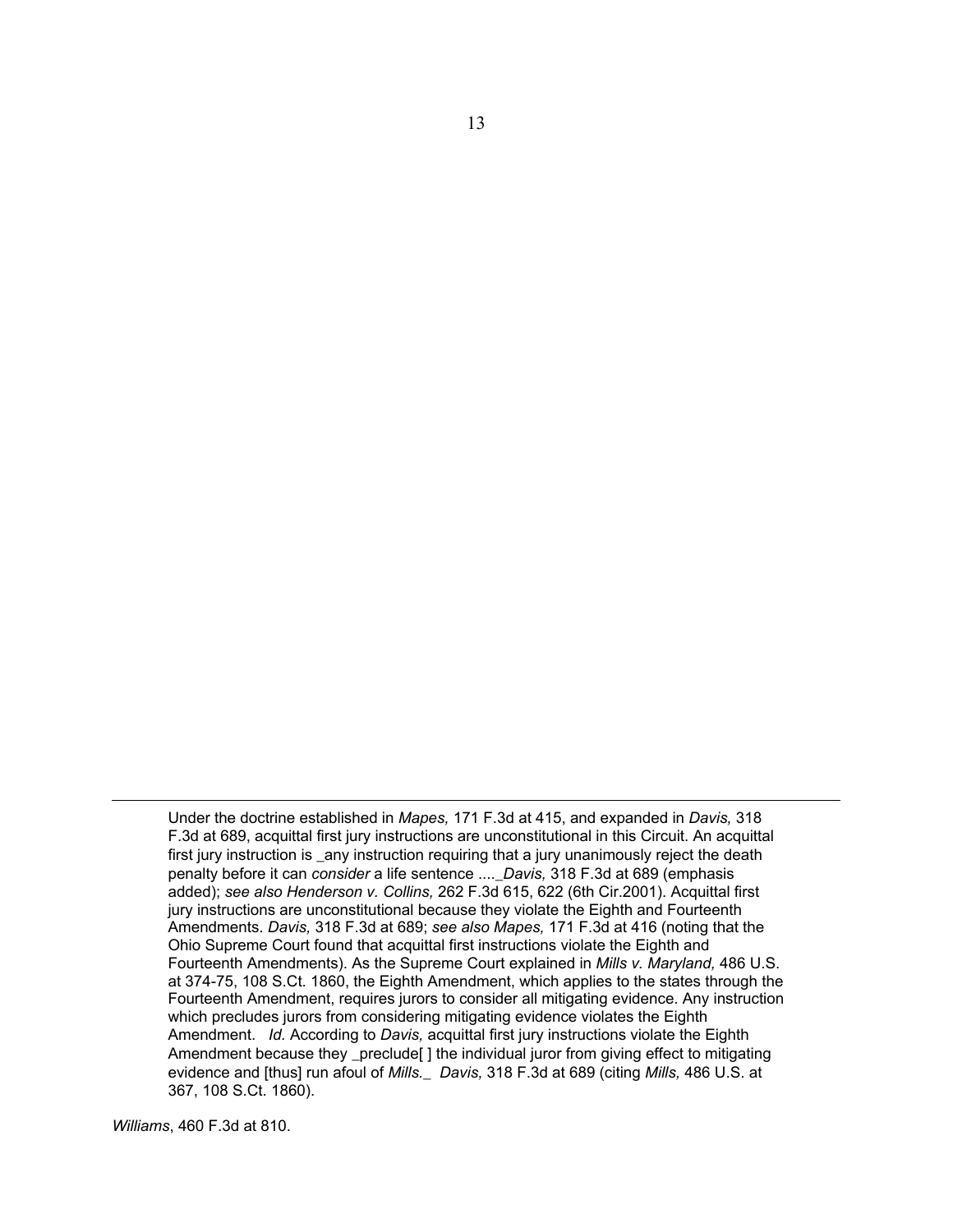In fact, in *Williams,* the Sixth Circuit distinguished the 'acquittal first' instruction and analysis from precisely the argument Petitioner is putting forth to argue that the Circuit erroneously 'expanded' *Mills* to violate *Musladin*. 5 Petitioner argues that "[t]he Sixth Circuit thus failed to recognize the significant distinction between a jury instruction that requires unanimity in *specific mitigation findings* and an instruction that simply requires unanimity in the *ultimate outcome*." Pet.16 (emphasis in original). In *Williams*, the Circuit acknowledged that the 'acquittal first' analysis under *Mills,* (as referenced in footnote 4, *supra*), is a

<sup>5</sup> Petitioner did not seek this Court's review of *Williams* despite the fact that Williams was granted relief on both an ineffective assistance of counsel claim (Williams was represented by the same trial attorney as Spisak), and a *Mills* claim.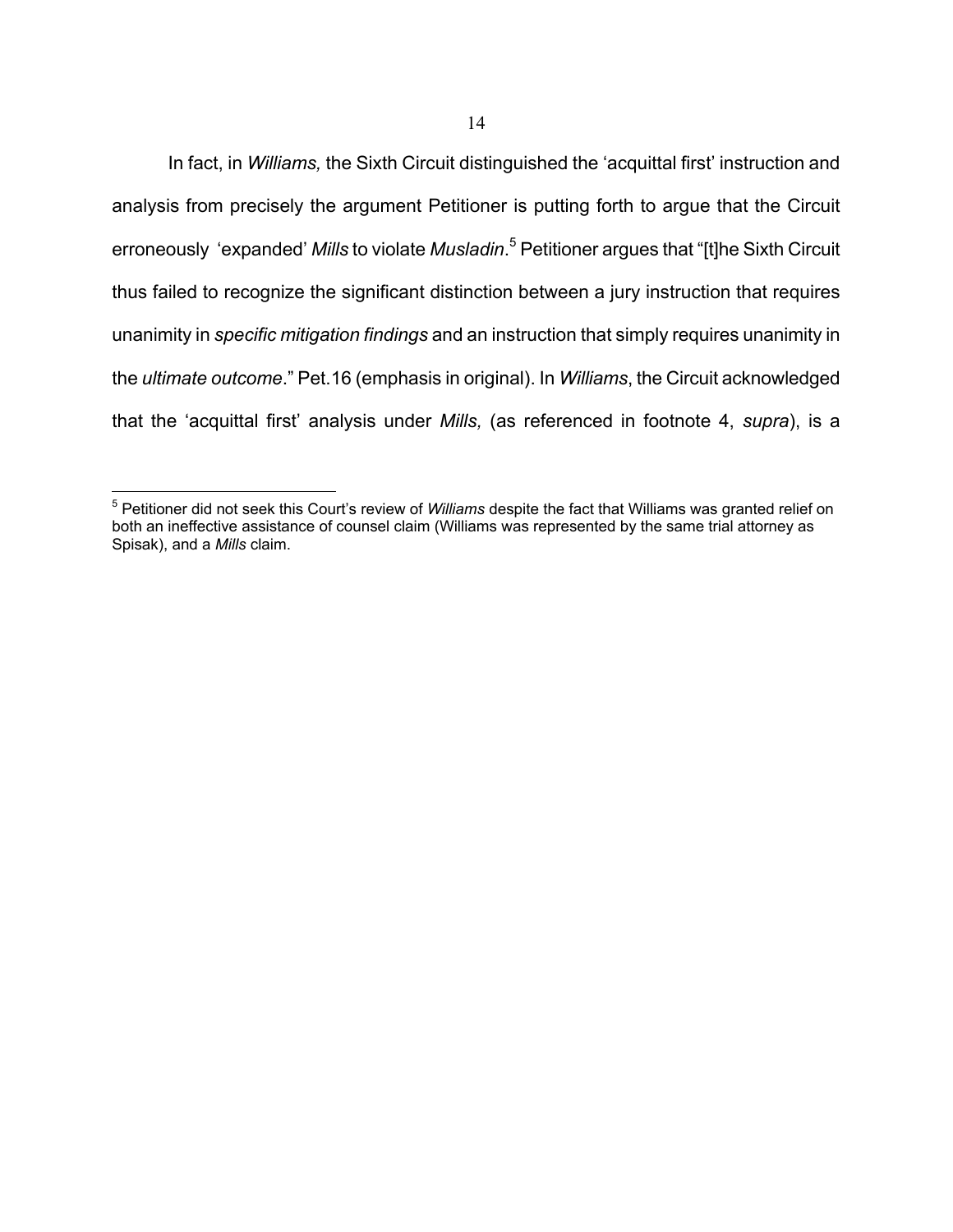separate and distinct argument from the 'unanimity in the ultimate outcome' argument. *Id*., 460 F.3d at 808. $^{6}$ 

 $\overline{a}$ 6 Prior to its *Mills* analysis, the *Williams* Court distinguished unanimous outcome arguments from unanimous mitigating factor issues. *Id*., 460 F.3d at 808 ("Unanimous -life claims must also be distinguished from unanimous -mitigating factor claims. A unanimous life claim is based on a jury instruction stating that a *verdict imposing life* must be unanimous. A unanimous-mitigating factor claim is based on a jury instruction stating that *mitigating factors* must be unanimously found in order to be considered."). The Circuit went on to note that a trial court's instruction to the jury stating that any verdict recommending life would have to be unanimous did not violate the Eighth Amendment as set forth in *Caldwell* because it properly reflected Ohio law. *Id.* While not germane to Spisak's case, it demonstrates that the Circuit completely understands the distinction which serves as a basis for Petitioner's argument that the Circuit has violated *Musladin* by trying to "wedge Spisak's case into the *Mills* paradigm." Pet.16.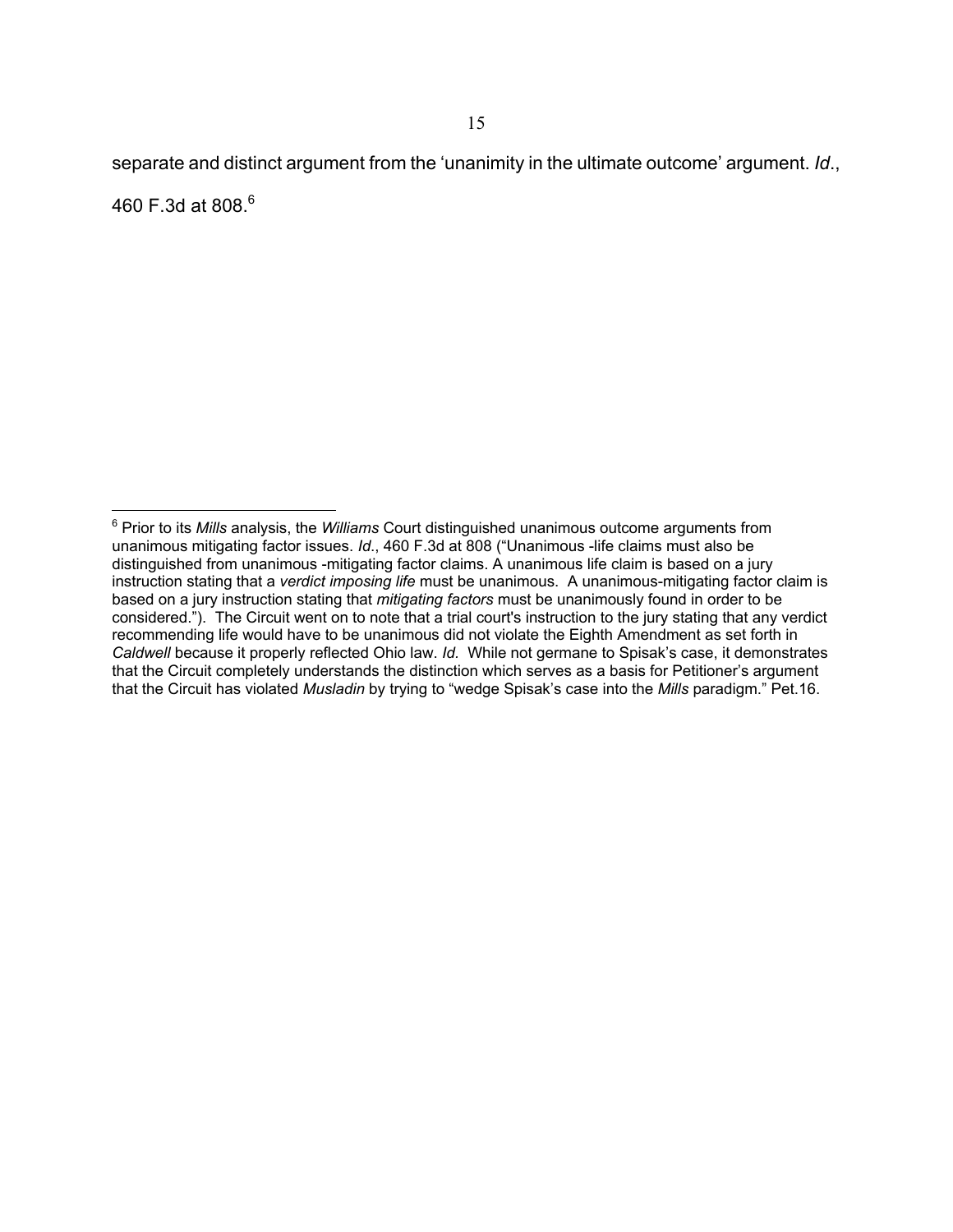Contrary to Petitioner Warden's assertion, the Sixth Circuit created no rule that Ohio must give some specific instruction. How Ohio chooses to comply with *Mills* is left to Ohio.<sup>7</sup> The Circuit simply evaluated the instructions actually given in Spisak's case in light of *Mills* and determined that the instructions as given failed to comply with this Court's precedent. Ohio remains free to require unanimous "verdicts" but is must ensure that the unanimity instructions do not apply to mitigating factors or run afoul of the *Mills* principles. If Ohio's instruction in this case had done that, the Circuit would have denied relief.

There is no conflict, either intra-Circuit or between the Circuits. The application of *Mills* to specific cases will naturally result in different outcomes as the instructions and forms used vary from jurisdiction to jurisdiction and even within specific jurisdictions. Rather than demonstrating a conflict, the difference in outcomes demonstrate a straight forward application of *Mills* to the specifics of the individual cases. Therefore, the petition should be denied.

<u>.</u>

 $<sup>7</sup>$  It should be noted that the Ohio Supreme Court subsequently determined that the "acquittal first"</sup> instruction given in this cases violates both Ohio law and *Mills*. *State v. Brooks*, 75 Ohio St. 3d 148, 159- 62, 661 N.E.2d 1030, 1040-42 (1996). *See also State v. Diar*, 2008 Ohio 6266, pp. 241-246, \_\_\_ N.E.2d. (2008), vacating a death sentence for failure to give a single juror instruction and accepting State's concession that such error constitutes reversible error.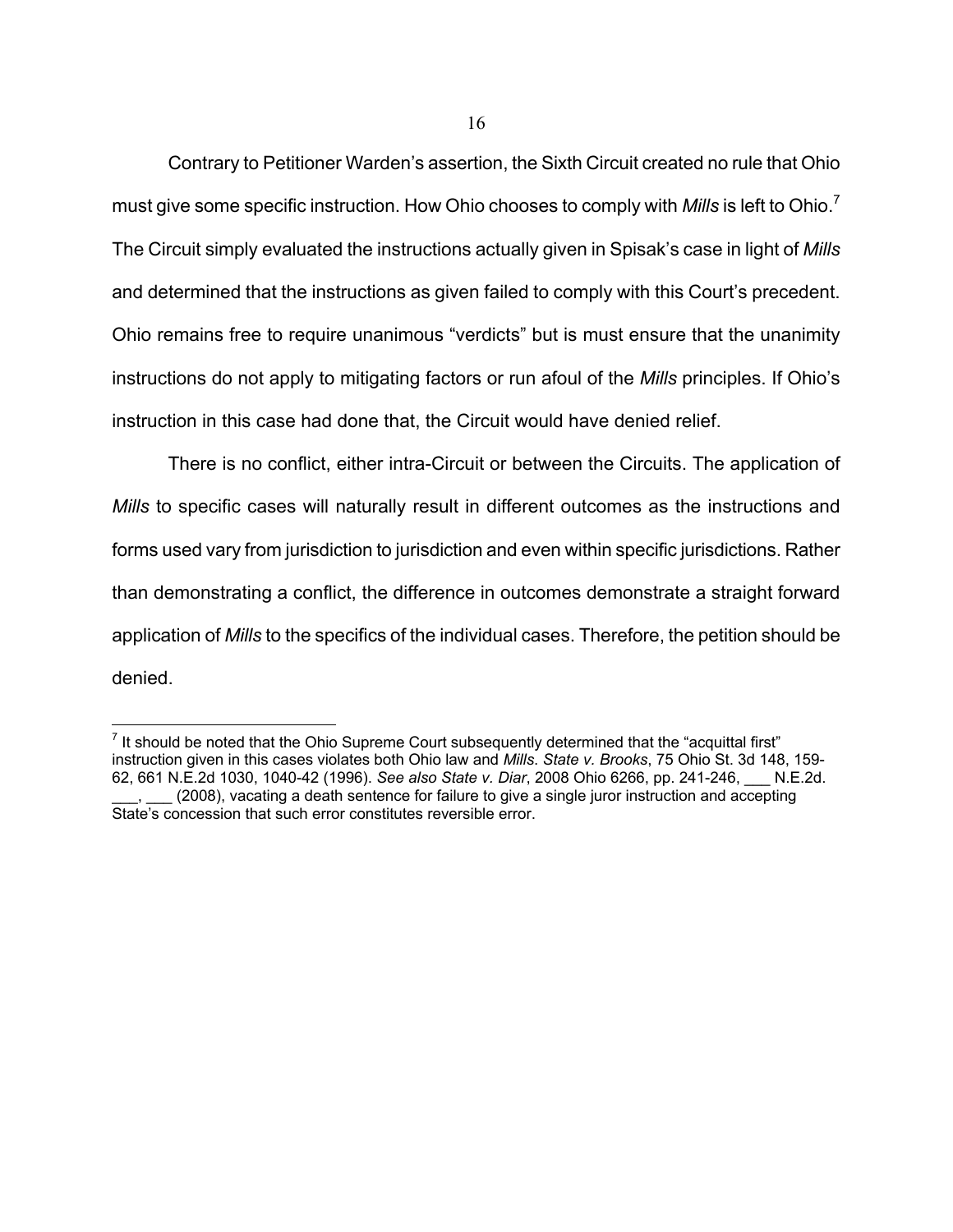# **5. Conclusion**

For the reasons outlined above, the petition for a writ of certiorari should be denied.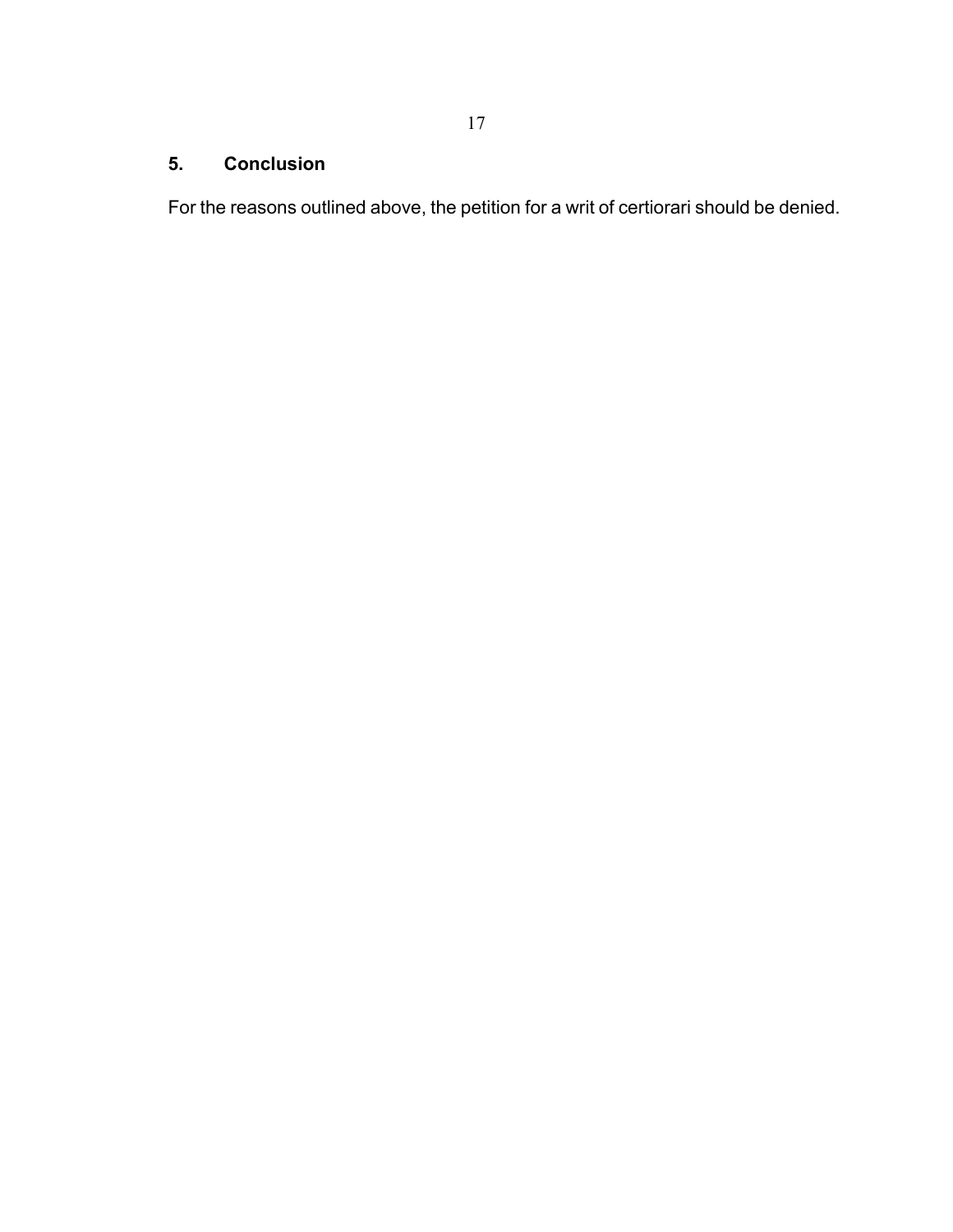## **B. The Sixth Circuit Decision Properly Applied Both AEDPA Standards and this Court's Precedents to Spisak's Ineffective Assistance of Counsel Claim.**

# **1. The Sixth Circuit Properly Reviewed This Matter Pursuant to AEDPA**.

As noted in Section A(1), *supra*, the Circuit did apply AEDPA to this claim. The Ohio

Supreme Court's decision gave no analysis or reasoning for any of its rulings in denying

Spisak's numerous claims. Rather the Ohio Supreme Court merely grouped issues together

and denied them with undifferentiated string-citations. Pet. App. at 306a-309a.

The entire analysis of Spisak's claim was:

In propositions of law two through eight, ten through fifteen, seventeen, eighteen, twenty-one, twenty-two, twenty-four through thirty-six, thirty-eight through forty-one, forty-three through forty-seven, forty-nine, fifty-one through fifty-three, fifty-seven through sixty-one, and sixty-three, appellant raises arguments which we find to be not well-taken on the basis of our review of the record in light of the following authorities: *Maurer*, *supra*; *Donnelly v. DeChristoforo* (1974), 416 8 U.S. 637; *Darden v. Wainwright* (1986), 477 U.S. 168; *Strickland v. Washington* (1984), 466 U.S. 668; *Evitts v. Lucey*  (1985), 469 U.S. 387; *State v. Smith* (1985), 17 Ohio St.3d 98, 17 OBR 219, 477 N.E.2d 1128; *State v. Lytle* (1976), 48 Ohio St.2d 391, 2 O.O.3d 495, 358 N.E.2d 623; *State v. Staten* (1969), 18 Ohio St.2d 13, 47 O.O.2d 82, 247 N.E.2d 293; *State v. Pi Kappa Alpha Fraternity* (1986), 23 Ohio St.3d 141, 23 OBR 295, 491 N.E.2d 1129 (distinguished); *Payton v. New York* (1980), 445 U.S. 573 (distinguished); *Rawlings v. Kentucky* (1980), 448 U.S. 98; *State v. Rogers* (1986), 28 Ohio St.3d 427, 28 OBR 480, 504 N.E.2d 52, paragraph one of the syllabus (*Rogers* II), reversed on other grounds (1987), 32 Ohio St.3d 70, 512 N.E.2d 581; *Buell*, *supra*; *Wainwright v. Witt* (1985), 469 U.S. 412; *State v. Rogers* (1985), 17 Ohio St.3d 174, 17 OBR 414, 478 N.E.2d 984, paragraph three of the syllabus (*Rogers* I), reversed on other grounds (1987), 32 Ohio St.3d 70, 512 N.E.2d 581; *State v. Williams* (1983), 6 Ohio St.3d 281, 6 OBR 345, 452 N.E.2d 1323; *State v. Williams* (1986), *supra*; *State v. Byrd* (1987), 32 Ohio St.3d 79, 512 N.E.2d 611; *State v. Kidder*  (1987), 32 Ohio St.3d 279, 513 N.E.2d 311; *Illinois v. Allen* (1970), 397 U.S. 337; *State v. White* (1968), 15 Ohio St.2d 146, 44 O.O. 2d 132, 239 N.E.2d 65, paragraph two of the syllabus (distinguished); Evid R. 404(B); *State v. Spikes* (1981), 67 Ohio St. 2d 405, 21 O.O. 3d 254, 423 N.E. 2d 1123; *Schade v. Carnegie Body Co.* (1982), 70 Ohio St. 2d 207, 24 O.O.3d 316, 436 N.E.2d 1001; *State v. Morales* (1987), 32 Ohio St. 3d 252, 513 N.E.2d 267; *Maurer*, *supra*, paragraph seven of the syllabus; *State v. Graven* (1977), 52 Ohio St.2d 112, 6 O.O.3d 334, 369 N.E.2d 1205; *State v. Adams* (1980), 62 Ohio St.2d 151, 16 O.O.3d 169, 404 N.E.2d 144; *State v. Thompson*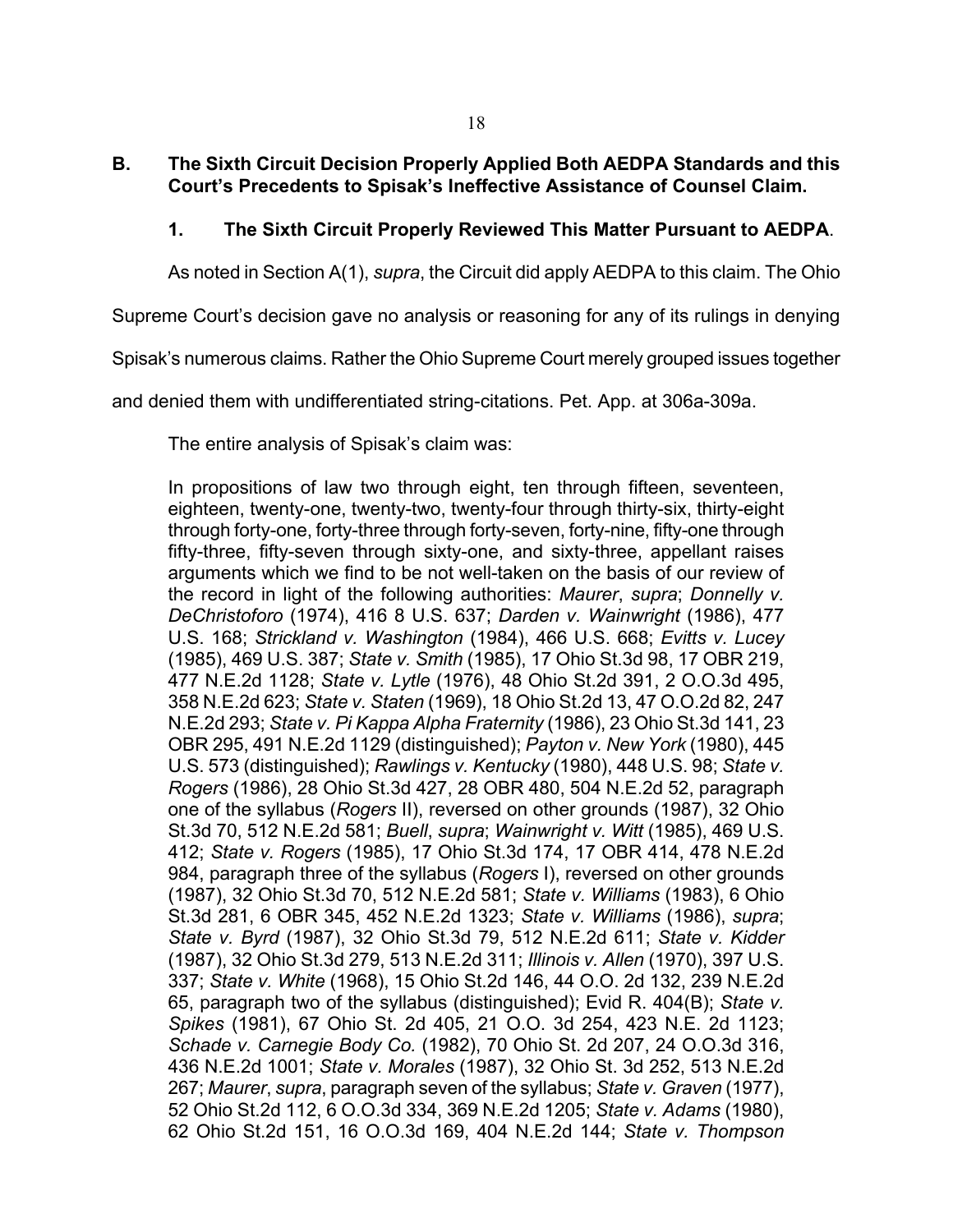(1981), 66 Ohio St.2d 496, 20 O.O.3d 411, 422 N.E.2d 855 (distinguished); *State v. Mann* (1985), 19 Ohio St.3d 34, 19 OBR 28, 482 N.E.2d 592; *State v. Ferguson* (1983), 5 Ohio St.3d 160, 5 OBR 380, 450 N.E.2d 265; *Estelle v. Smith* (1981), 451 U.S. 454, 101 S.Ct. 1866, 68 L.Ed.2d 359; *Steffen*, *supra*; R.C. 2945.39(D); *Doyle v. Ohio* (1976), 426 U.S. 610 (distinguished); *Wainwright v. Greenfield* (1986), 474 U.S. 284 (distinguished); *State v. Fanning* (1982), 1 Ohio St.3d 19, 1 OBR 57, 437 N.E.2d 583; *Carter v. Kentucky* (1980), 450 U.S. 288 (distinguished); *State v. Price* (1979), 60 Ohio St.2d 136, 14 O.O. 3d 379, 398 N.E.2d 772, paragraph four of the syllabus; *State v. DeMarco* (1987), 31 Ohio St.3d 191, 31 OBR 390, 509 N.E.2d 1257 (distinguished); *Chapman v. California* (1967), 386 U.S. 18.

. . .

In summary, we find no merit in the propositions of law raised by appellant relevant to the proceedings below or to the constitutionality of this state's death penalty scheme.

Pet. App. at 306a-309a. The ineffective assistance of counsel claim at issue was raised as

Proposition of Law No. 57 before the Ohio Supreme Court. It was this opinion that the Sixth

Circuit reviewed through the AEDPA lens. As the Circuit Court stated it was applying

AEDPA standards, quoted this Court's AEDPA standards, gave the state court decision the

requisite deference, and still determined that Spisak was entitled to relief there are no

grounds for this Court's review and the Petition should be denied.

## **2. The Sixth Circuit Properly Reviewed this Matter Under** *Strickland v. Washington***, 466 U.S. 668 (1984).**

Petitioner acknowledges that the Sixth Circuit identified the proper legal standard, *Strickland v. Washington*, 466 U.S. 668 (1984), applicable to this claim but asserts that the Circuit merely "paid lip service to *Strickland*." Petition at 24. Petitioner's argument is nothing more than a disagreement with the conclusions reached by the Sixth Circuit and presents no grounds for this Court's review.

Petitioner attempts to refashion the Circuit Opinion in order to create an issue that simply does not exist. Petitioner asserts that the Circuit Court must have applied *Cronic* in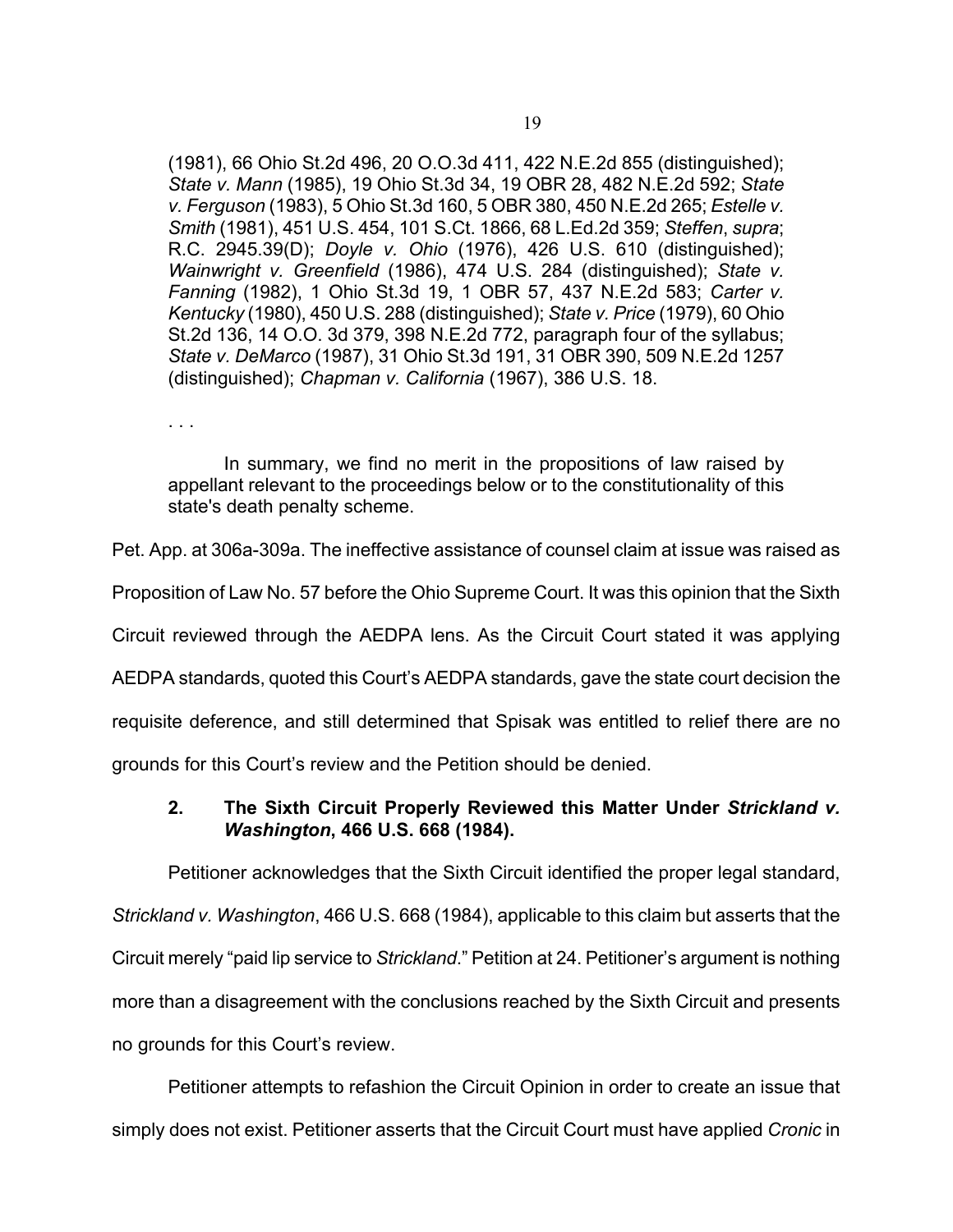spite of never citing it because the Court cited a case in which *Cronic* was an issue. *Rickman v. Bell*, 131 F.3d 1150, 1156 (6th Cir. 1997). This assertion is wrong for two reasons. First, the Circuit clearly granted relief under *Strickland*, not *Rickman*. The Court determined that Spisak satisfied both the deficient performance and prejudice prongs of

### *Strickland*:

In light of all the circumstances of this case, and even conceding that counsel faced some unique challenges, we still find that Defendant has rebutted the "strong presumption" that counsel's actions constituted "sound trial strategy." *Strickland,* 466 U.S. at 689. Defendant is correct that "there cannot be any objectively reasonable tactical reason to argue to the jury in a mitigation phase that one's client has no redeeming qualities, will never be rehabilitated, has never done a good deed, is not deserving of no (sic) sympathy, and is entitled to no mitigation." (Def.'s Br. at 64.) Absent trial counsel's behavior during the closing argument of the mitigation phase of the trial, we find that a reasonable probability exists that at least one juror would have reached a different conclusion about the appropriateness of death, and may have voted for life instead. Therefore, we reverse the district court's denial of habeas on this claim.

Pet. App. at 66a-67a.

Second, *Rickman* was not used as some sort of code for *Cronic* but simply to demonstrate the nature of the ineffective assistance of counsel. The Court noted that Spisak's counsel, as Rickman's counsel had also done, abandoned his duty of loyalty to his client. Pet. App. at 65a. The duty of loyalty to a client is a duty recognized and addressed not by *Cronic* but by *Strickland*, 466 U.S. at 688. Every citation and analogy to *Rickman* was clearly followed by review of Spisak's claim under *Strickland*. Pet. App. at 65a-66a. That the Sixth Circuit recognizes the difference between a *Strickland* claim and a *Cronic* claim is demonstrated by *Spisak* and *Rickman*. In *Spisak* the Court never cited *Cronic*, specifically refused to presume prejudice, and relied solely on *Strickland*. In *Rickman*, the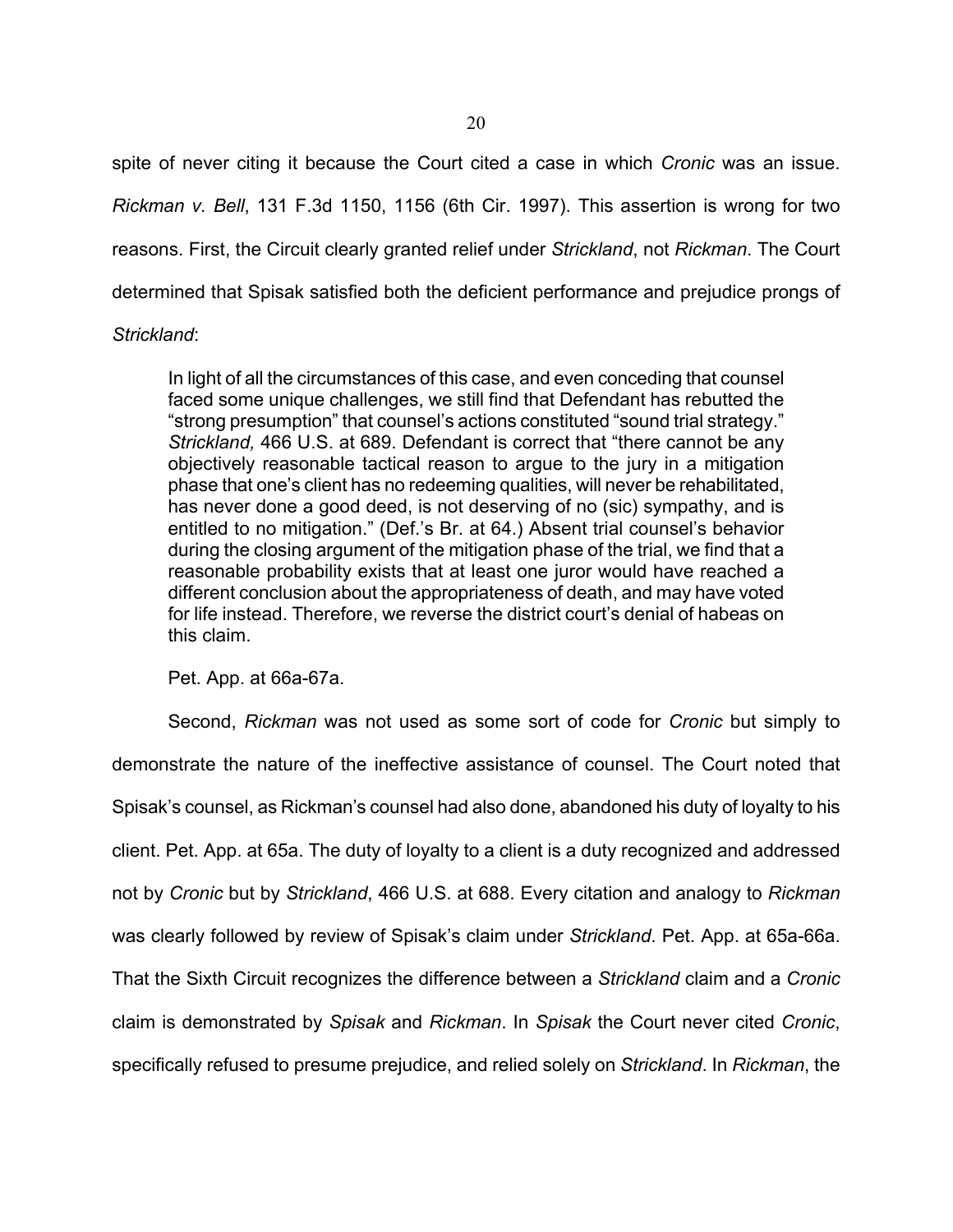Court repeatedly analyzed the claim under *Cronic*, explained why *Cronic*'s presumption of prejudice applied, and did not apply the two-prong *Strickland* test.

On remand the Circuit clearly demonstrated that *Strickland* was the applicable standard by citing only *Strickland* in its analysis. The Court did not even cite *Rickman* demonstrating that Petitioner's argument of subversive application of *Cronic* is frivolous. Contrary to Petitioner's argument, the Circuit Court did not review this case under the presumed prejudice standard of *United States v. Cronic*, 466 U.S. 648 (1984). This is demonstrated by a review of the opinions. The Circuit never cited, let alone relied on, *Cronic* in reviewing the claim. Only by imagining that the Circuit Court decided this case on law not cited can Petitioner assert an error. However, just as it is presumed that a court follows the law it cites, it must be presumed that a court does not follow law it does not cite. *See Bell v. Cone*, 543 U.S. at 455-56. The Circuit specifically stated it was reviewing the claim under *Strickland*, identified the two-prong test of *Strickland*, never cited *Cronic*, and did not presume prejudice but specifically stated "we find that a reasonable probability exists that at least one juror would have reached a different conclusion about the appropriateness of death." Pet. App. at 67a. Since Petitioner's argument regarding *Cronic* is factually and legally incorrect, the Petition for Certiorari must be denied. The "error" Petitioner asserts simply did not happen.

### **3. Spisak was Denied his Sixth Amendment Right to the Effective Assistance of Counsel in the Mitigation Phase of his Capital Trial.**

Noticeably absent from Petitioner's argument is any quotation of what trial counsel actually said to Spisak's jury. Only by reviewing what counsel actually said can the claim be evaluated and this is exactly what the Sixth Circuit did on its review. A review of the full record reveals that the Sixth Circuit properly understood the entire record, applied AEDPA,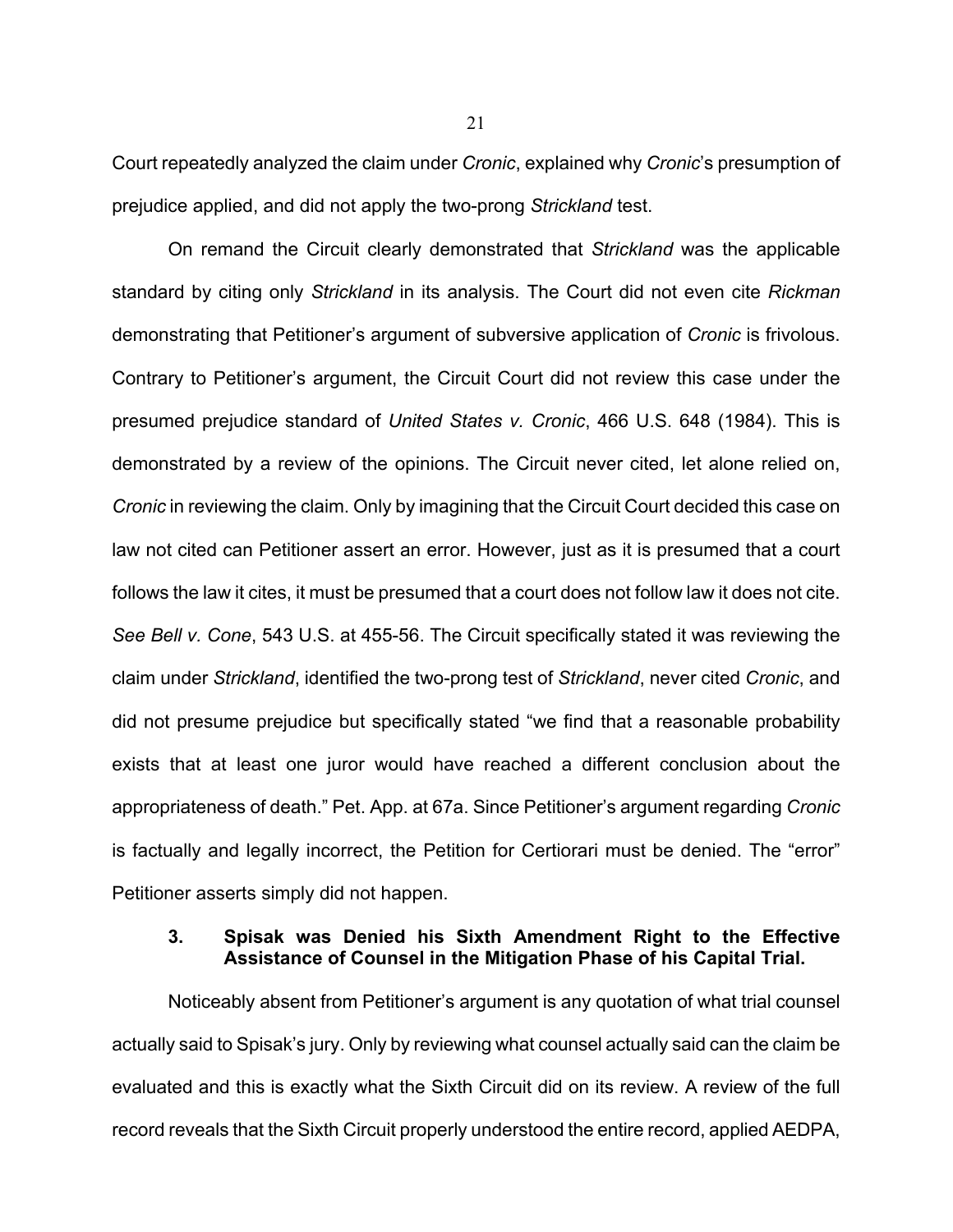and concluded that counsel unreasonably breached a duty of loyalty to his client such that there was a Sixth Amendment violation that prejudiced Spisak, and that the Ohio Supreme Court determination was contrary to, or an unreasonable application of, *Strickland*.

### **a. There Is No Evidence in the Record That Trial Counsel Had a Strategy or That the Sixth Circuit Ignored Such a Strategy.**

Petitioner asserts that "counsel made a strategic choice to concede certain facts about his client's character, his background, and the brutality of his criminal acts." Pet. at 31. Counsel's argument did not "concede certain facts" but instead argued that the jury must consider non-statutory aggravating circumstances (which are not permissible under Ohio law), that Spisak was unworthy of sympathy, had no good deeds, and "He is sick, he is twisted. He is demented, and he is never going to be any different." Pet. App. at 339a. There is absolutely no evidence that counsel made a strategic choice. In fact, the Sixth Circuit described sections of counsel's argument as "rambling incoherently towards the end of the closing argument about integrity in the legal system." Pet. App. at 65a. It is not sufficient to assume that counsel made a strategic decision, counsel must actually make the strategic decision and for this there is no evidence to support Petitioner's assertion. Furthermore, any strategic decision must still be "reasonable." *Strickland*, 466 U.S. at 690- 91. As the Circuit determined, "Defendant is correct that 'there cannot be any objectively reasonable tactical reason to argue to the jury in a mitigation phase that one's client has no redeeming qualities, will never be rehabilitated, has never done a good deed, is not deserving of no (sic) sympathy, and is entitled to no mitigation.'" Pet. App. at 66a-67a.

As the Circuit found, "[m]uch of Defendant's counsel's argument during the closing of mitigation could have been made by the prosecution, and if it had, would likely have been grounds for a successful prosecutorial misconduct claim." Pet. App. at 66a. There can be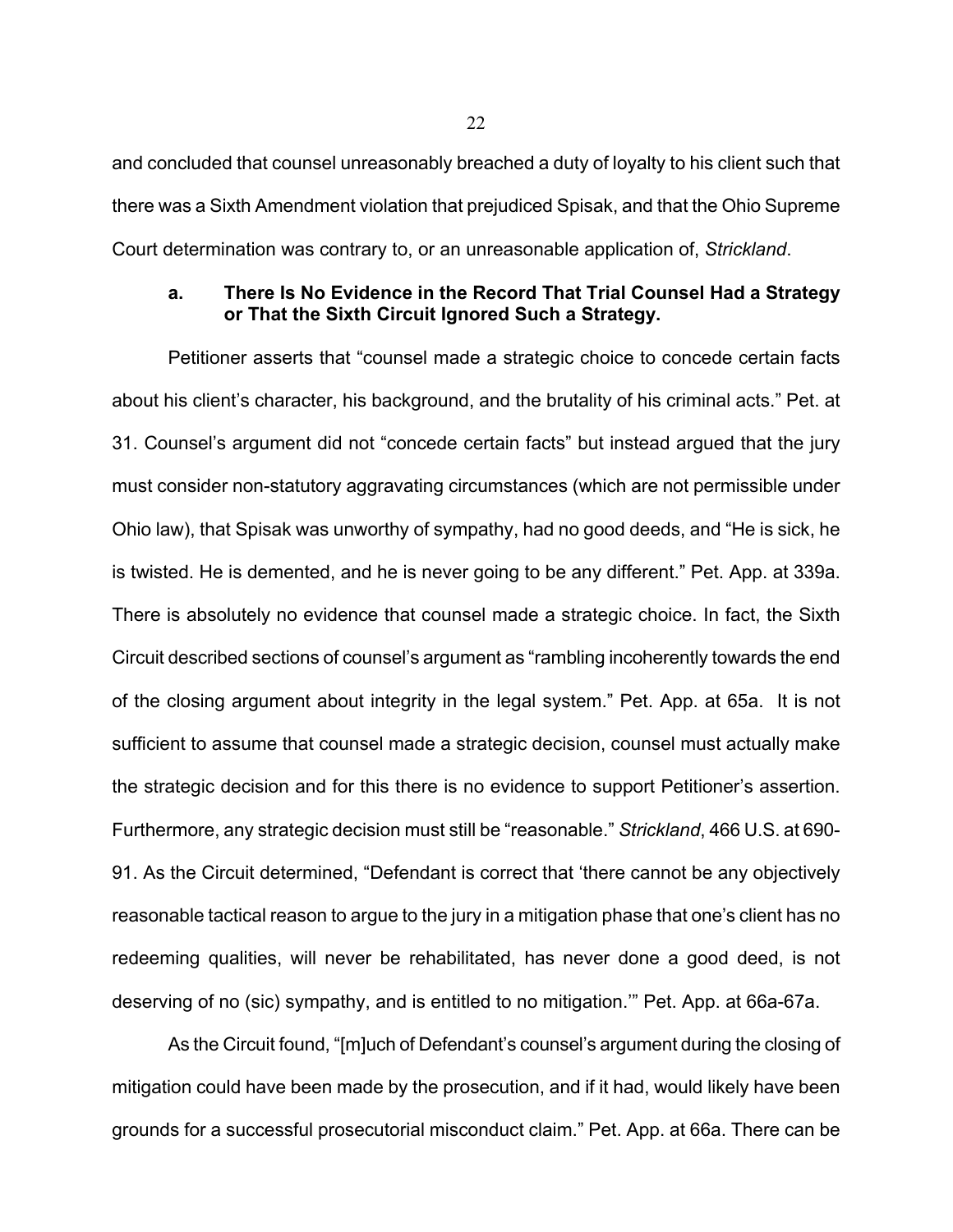no reasonable defense counsel strategy to make such an argument to a capital jury. The argument told the jury in no uncertain terms that a death sentence was the proper sentence.

# **b. Arguments by Trial Counsel.**

Petitioner ignores that in the mitigation closing argument, trial counsel suggested to the jury that there was no mitigation:

You are here, and the issue is to weigh the aggravating circumstances and the mitigating factors, *and before the prosecution rushes to point out, if any, let me add a coma, and say, if any*. That's probably the first thing you have to find. Let's talk first about the aggravating factors. (Emphasis added)

Pet. App. at 333a.

It is in this context that the analysis of counsel's actions are properly comprehended.

After denigrating the only mitigation evidence he presented, counsel then argued

non-statutory aggravating circumstances warranting a death sentence. Under Ohio law only

statutory aggravating circumstances can be considered by the jury. R.C. 2929.03, 2929.04.

Ohio law is "well settled that the nature and circumstances of the crime may not be

weighed against the mitigating factors." *State v. Williams*, 99 Ohio St.3d 493, 515 (2003),

*citing* to *State v. Wogenstahl*, 75 Ohio St.3d 344, 356 (1996). The record demonstrates that

Spisak's counsel encouraged jurors to weigh the following 'aggravating circumstances',

which were, as a matter of Ohio law, **not** aggravating circumstances:

a) ... And we can feel that, or see the cold marble, and will forever, and undoubtedly we are going to see the photographs, we are going to see Horace Rickerson dead on the cold floor. *Aggravating circumstances*, indeed it is... And, ladies and gentlemen, the reality of what happened on February 1st, such that you can smell almost the blood. You can smell, if you will, the urine. You are in the bathroom, and it is death, and you can smell the death. Pet. App. at 334a.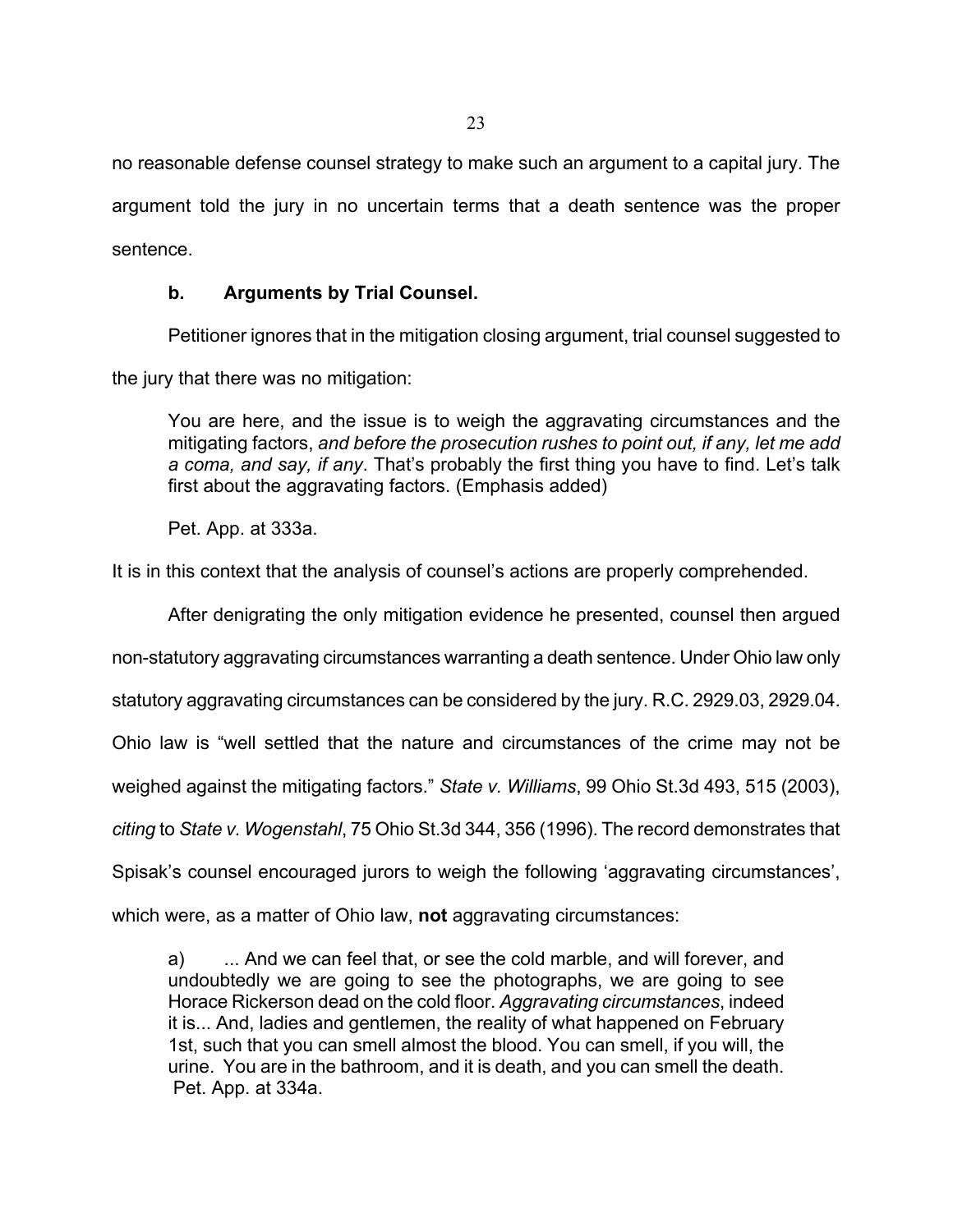b) ... and we can all know the terror that John Hardaway felt when he turned and looked into those thick glasses [worn by Spisak] and looked into the muzzle of a gun that kept spitting out bullets.. . . And we all went through the surgery, and we were all kind of with John Hardaway when he came in here and he still got some physical problems, and we can all feel those, and we are not going to forget. Pet. App. at 334a-335a.

c) ... and we all know the terror [of Coletta Dartt], or we can feel that right in the pit of our stomach. Pet. App. at 335a.

d) ... on the 27th of August we were in another lavatory, and we were all there because we could smell the death. And we could smell the latrine smells, and we could feel the cold floor. And we can see a relatively young man cut down with so many years to live, and we could remember his widow, and we certainly can remember looking at his children, and we certainly can feel all of the things that they felt, because ladies and gentlemen we participated, and we were there. Pet. App. at 335a.

e) ... There are too many family albums. There are too many family portraits dated 1982 that have too many empty spaces. And there is too much terror left in the hearts of those that we call lucky. Coletta Dartt and John Hardaway. We call them lucky [because they survived]. Lucky, if you have a nightmare that will never go away. That's lucky, it may be, *but its an aggravating circumstance*. Pet. App. at 336a.

Counsel further argued that Nazi Germany, the Holocaust, and Spisak's political views

were aggravating circumstances to warrant death.

f) ... And. Ladies and gentlemen, that's what you have got to weigh, the *aggravating circumstances* against the mitigating factors. And you heard the hate, and you heard the misguided philosophy, and if you live another ten years, or twenty years, or fifteen years, or fifty years, you are always going to be another Spisak juror, among other things, because isn't what you heard kind of a microcosm, and some of us, not all of us, are old enough to remember. Isn't what you heard just a microcosm of a twelve year reign of terror that was unparalleled in history, the Third Reich, and it was going to last for a thousand years. Pet. App. at 336a-337a.

g) ... And those clown couldn't buy 12 or 13. Pet. App. at 337a.

h) ... And listen to this sick distorted mind, and you will hear once again kind of a muffled dissent, but those hobnail boots on the cobblestone streets, but ladies and gentlemen, one thing you won't hear, and one thing even the sick distorted minds don't admit, you won't hear the gas at Buchenwald, and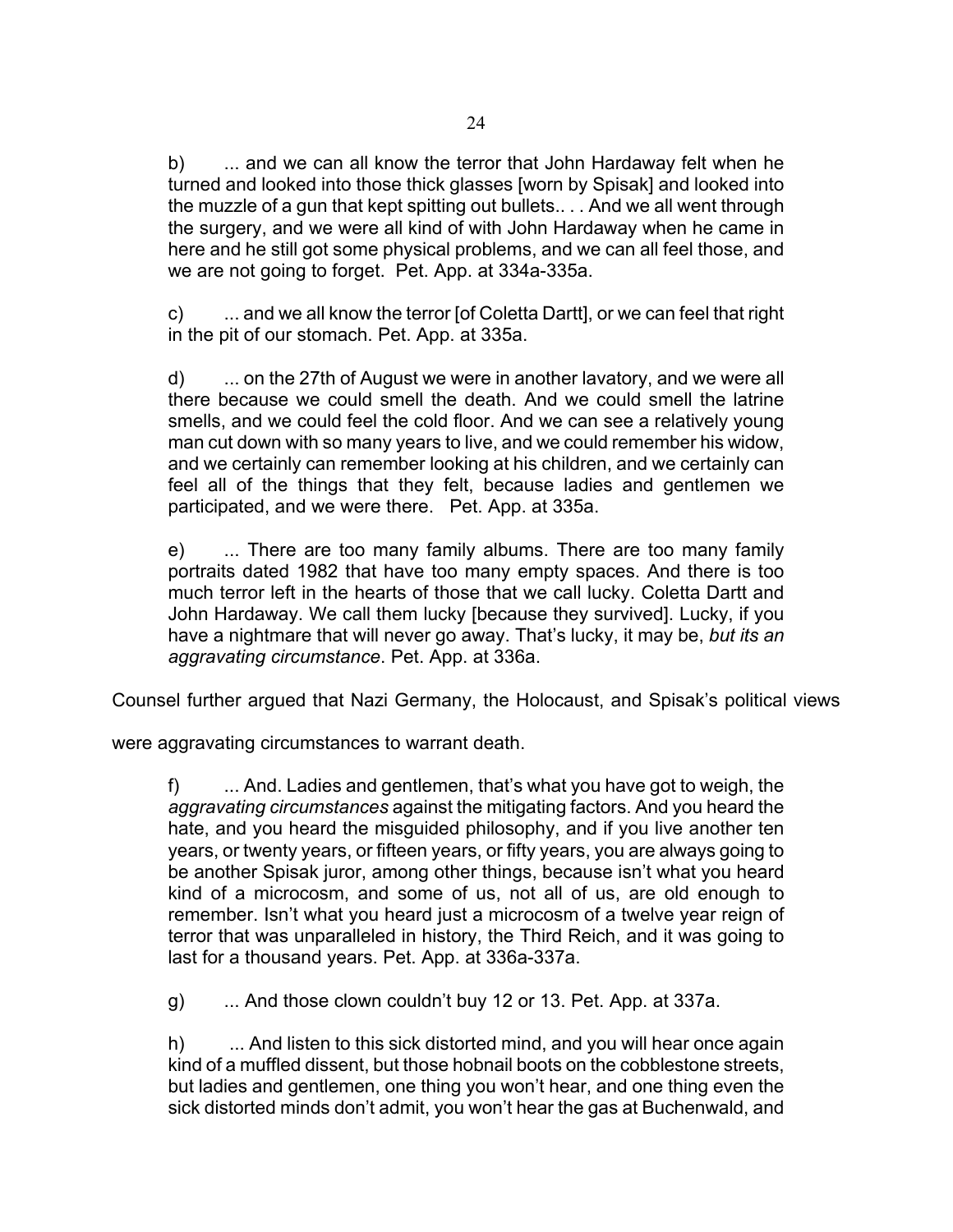you won't hear the gas in Auschwitz, because ladies and gentlemen, it never made any noise in killing six million. Pet. App. at 337a.

i) *Aggravating circumstances, all the aggravating circumstances you ever want*. Pet. App. at 337a.

The suffering inflicted upon the families of the homicide victims is similarly improper

and would not have been admissible if offered as evidence, *State v. Williams*, 99 Ohio

St.3d 493 (2003), citing generally *State v. White*, 85 Ohio St.3d 433, 445-446 (1999), nor

would a prosecutor's invocation of it in argument have been proper. *Id*., citing *State v.* 

*Reynolds*, 80 Ohio St.3d 670, 679 (1998). Counsel went beyond simply discussing the

suffering of the victims and their families and actively urged the jury to identify *with the* 

*victims* and use that identification as aggravating circumstances.

j) ...[O]n the 30th of August, nearly a year ago, you and I and everyone of us, we were sitting in that bus shelter, and you can see the kid, the kid that was asleep, the kid that never knew what hit him, and we can feel that bullet hitting, and *that's an aggravating circumstance*. Pet. App. at 335a.

k) ...We were with [Spisak] when he stalked this kid that never got any older than 17. And we were with him when he fired the gun six times, shot him through the head. And we were there when that straw hat fell off. And, ladies and gentlemen, *would you ever want any more aggravating circumstances*? I don't think that you would. Pet. App. at 336a.

l) ...Turn and look at [Spisak]. And let me suggest to you, and *we are talking about aggravating circumstances*, if each drop of blood in this sick demented body were full of atonement for the anguish, the terror, *the aggravating circumstances* that we have seen here, ladies and gentlemen, it wouldn't be enough. It wouldn't be enough to repay. It wouldn't be enough because there are too many empty places in those 1983 family portraits. And there was too much life left to live for Timothy Sheehan, Horace Rickerson and Brian Warford. Pet. App. at 338a.

As a final unreasonable act, trial counsel then drew the jury's attention to the victims'

families, who were seated in the courtroom, and argued to the jury that their sentencing

decision was "awfully important" to them: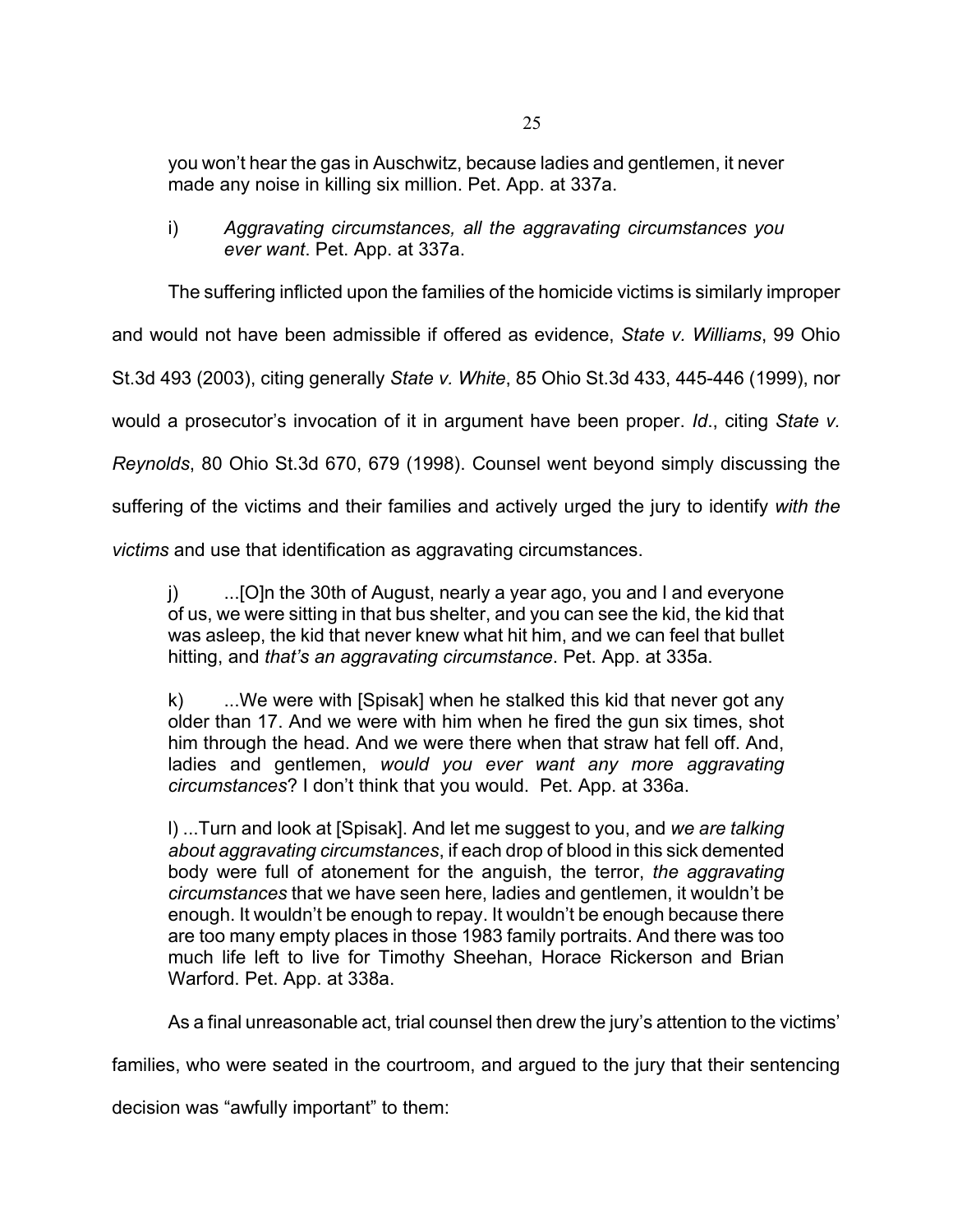m) ... My God, you've looked in the back of the courtroom, and there are some people sitting right there, right back there now, and you know who they were. And you know that their lives have been tremendously affected, and you know that they are torn up. And it is important. And it is awfully important what you do. Pet. App. at 359a.

Finally, counsel's argument denigrated Spisak to the point of suggesting his future

dangerousness, which became a springboard for providing the jurors with reasons to

discount any and all mitigation that might be offered on Spisak's behalf:

n) Now, the Judge has told you about mitigating factors. . . . The Court has told you that, or the Court will tell you that the defense on this portion could bring forward, and bring to you anything that the defense might consider to be mitigating, good deed that a person might have done, an otherwise good life.

Sympathy, of course, is not part of your consideration. And even if it was, certainly, don't look to him for sympathy, because he demands none. And, ladies and gentlemen, when you turn and look at Frank Spisak, don't look for good deeds, because he has done none. Don't look for good thoughts, because he has none.

And, ladies and gentlemen, don't look to him with the hope that he can be rehabilitated, because he can't be. He is sick, he is twisted. He is demented, and he is never going to be any different.

The question then comes up, ladies and gentlemen, is there any mitigation. Is there any reason for you, ladies and gentlemen, to go back to your jury room, . . . and to do anything other than to recommend to this Judge that at the earliest possible time he be strapped in the chair and electrocuted.

Well, there is only one reason, ladies and gentlemen, pride. It is not within Frank Spisak, it lies not within Frank Spisak, but within ourselves. . . . It is the reason that you get that little bit of a flutter when you hear them play the Star Spangled Banner, because, ladies and gentlemen, we are different. We are a humane society.

Pet. App. at 338a-339a.

Counsel's argument that the *only* mitigation was to be found within the jurors

themselves, and that Spisak had no redeeming qualities was objectively unreasonable. The

Sixth Circuit correctly analyzed that "there cannot be any objectively reasonable tactical

reason to argue to the jury in a mitigation phase that one's client has no redeeming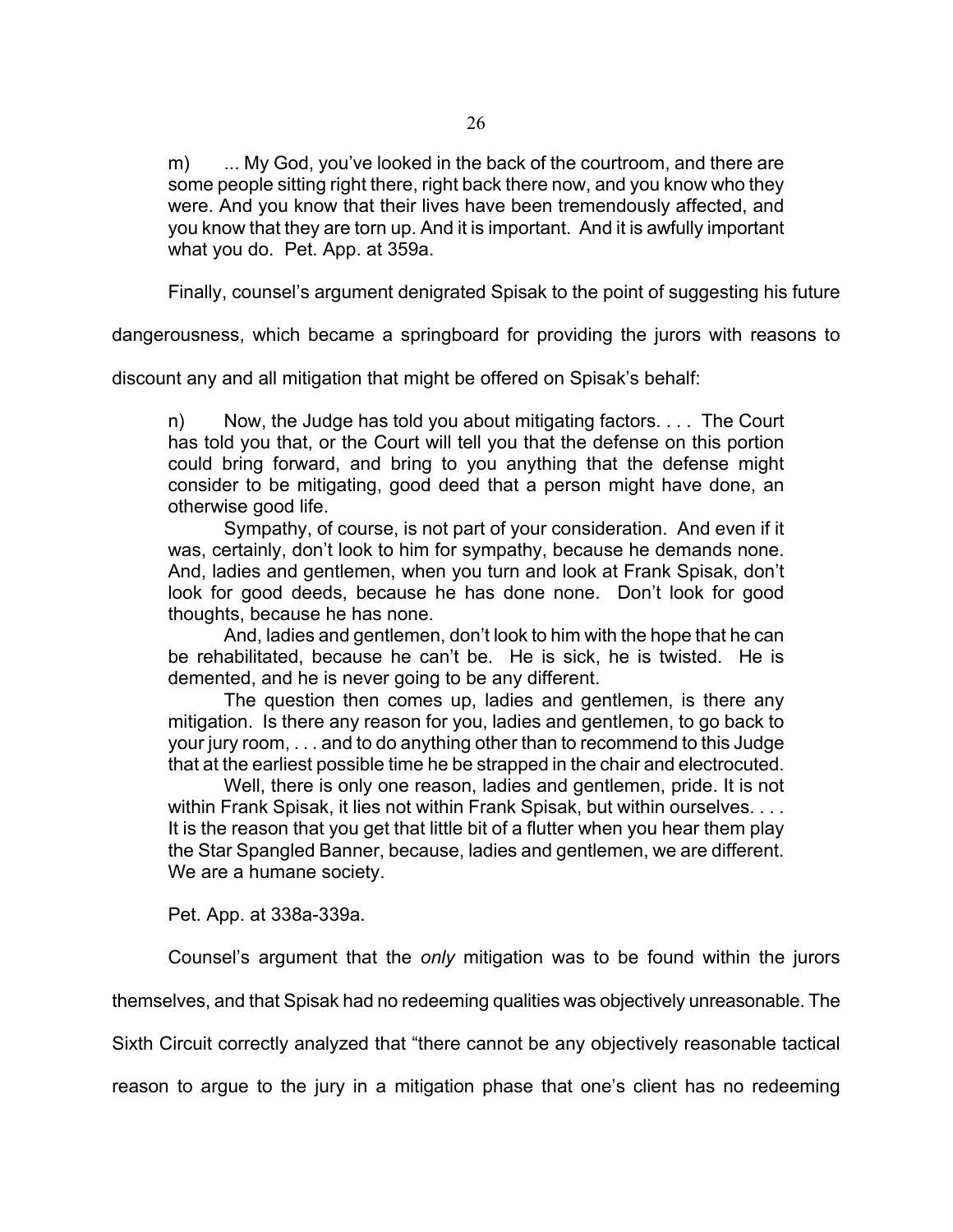qualities, will never be rehabilitated, has never done a good deed, is not deserving of sympathy, and is entitled to no mitigation." Pet. App. at 66a-67a.

Such vivid, incendiary and improper oratory violates the principle that

[T]he right to counsel plays a crucial role in the adversarial system embodied in the Sixth Amendment, since access to counsel's skill and knowledge is necessary to accord defendants the "ample opportunity to meet the case of the prosecution" to which they are entitled. ... That a person who happens to be a lawyer is present at trial alongside the accused, however, is not enough to satisfy the constitutional command. The Sixth Amendment recognizes the right to the assistance of counsel because it envisions counsel's playing a role that is critical to the ability of the adversarial system to produce just results. An accused is entitled to be assisted by an attorney, whether retained or appointed, who plays the role necessary to ensure that the trial is fair.

*Strickland*, 466 U.S. at 685. The Circuit was clearly correct in determining that, had this closing argument been made by the prosecutor, it would warrant reversal and also demonstrates that Spisak was deprived of the effective assistance of counsel. And this demonstrates the prejudice visited upon Spisak. Had counsel not urged the jurors to consider non-statutory aggravators (including sympathy and identification with the victims, Nazi Germany's war crimes, and Spisak's political views), told that jurors that the only mitigating factor was that found within the jurors coupled with counsel's disavowment of the only mitigating evidence presented (Spisak's mental illnesses), and instead advocated for a life sentence, argued how Spisak's mental illness warranted a life sentence, and why his life was worth saving, there is a reasonable probability that at least one juror would have voted for a life sentence. As it is, Spisak would have been better served by counsel had counsel said nothing.

# **4.** *Carey v. Musladin***, 127 S.Ct. 649 (2006), and** *Schriro v. Landrigan***, 127 S.Ct. 1933 (2007), Do Not Affect the Circuit's Analysis or Conclusions.**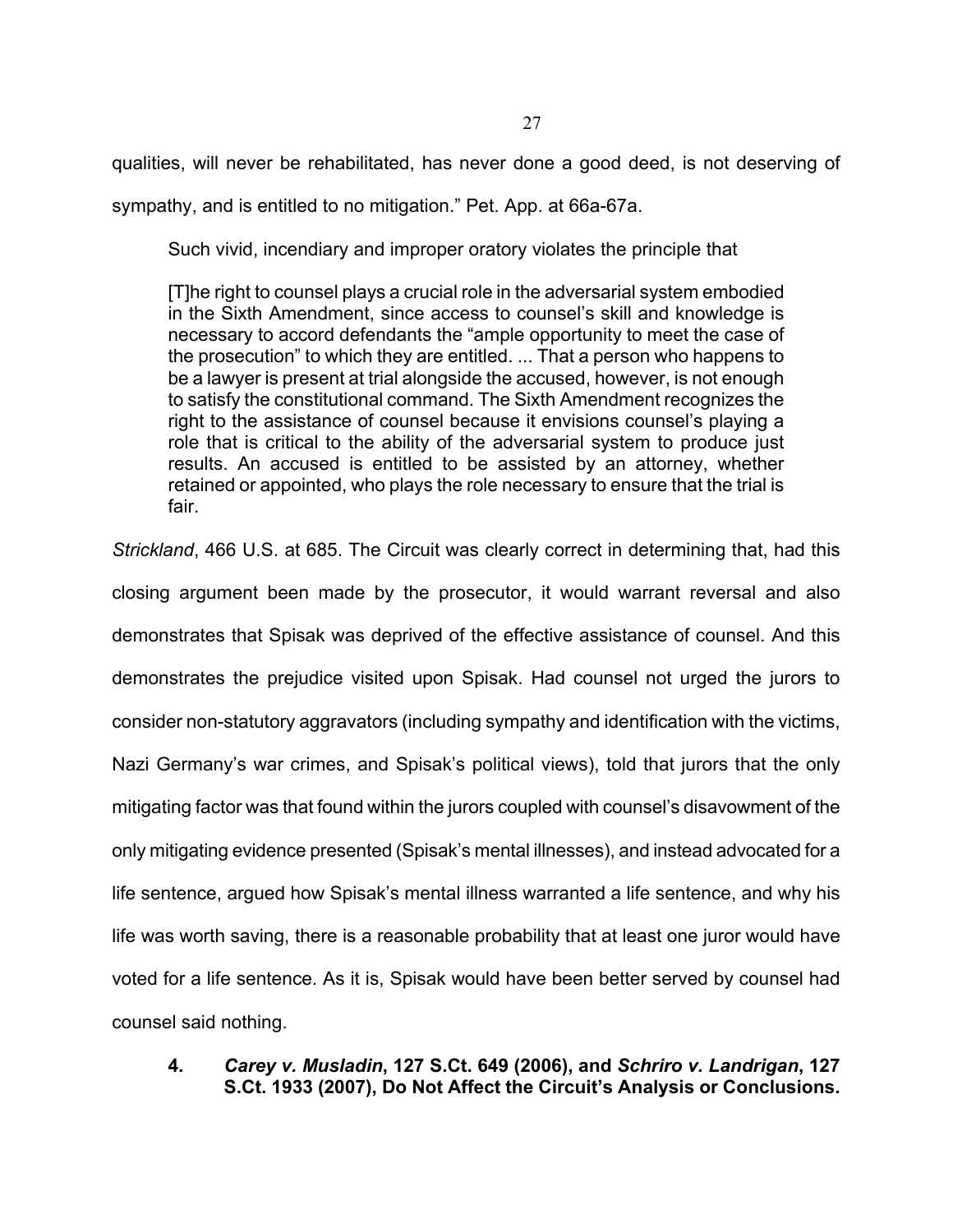Finally, this matter was previously before the Court. *Hudson v. Spisak*, 128 S.Ct. 373 (2007). Although this Court remanded the matter to the Sixth Circuit for review in light of *Carey v. Musladin*, 127 S.Ct. 649 (2006), and *Schriro v. Landrigan*, 127 S.Ct. 1933 (2007), Petitioner never cites either of these cases in the ineffective assistance of counsel claim nor makes any argument on how the cases impact the Sixth Circuit's opinion. Petitioner therefore waives any argument that *Musladin* or *Landrigan* warrants further review. That is because it is clear that *Strickland* applies to all aspects of counsel's performance, including closing arguments in mitigation. *Bell v. Cone*, 535 U.S. 685, 701-702 (2002); *Herring v. New York*, 422 U.S. 853, 865 (1975). Even *Yarborough v. Gentry*, a non-capital case cited by Petitioner, acknowledges that "[c]losing arguments should 'sharpen and clarify the issues for resolution by the trier of fact.'" 540 U.S. 1, 6 (2004). Nor is there any evidence that Spisak consented to counsel's argument, hindered counsel's performance, or in any way influenced counsel's performance. Spisak's counsel did not sharpen the issues, did not advocate for a finding that the aggravating circumstance did not outweigh the mitigating factors, or even that a life sentence was the proper and just sentence. As the Circuit found, "[m]uch of Defendant's counsel's argument during the closing of mitigation could have been made by the prosecution, and if it had, would likely have been grounds for a successful prosecutorial misconduct claim." Pet. App. at 66a. The Circuit's opinion did not break new ground or in any other way violate AEDPA standards of review.

For these reasons, the petition for a writ of certiorari on the issue of ineffective assistance of counsel is meritless and should be denied.

**C. Conclusion.**